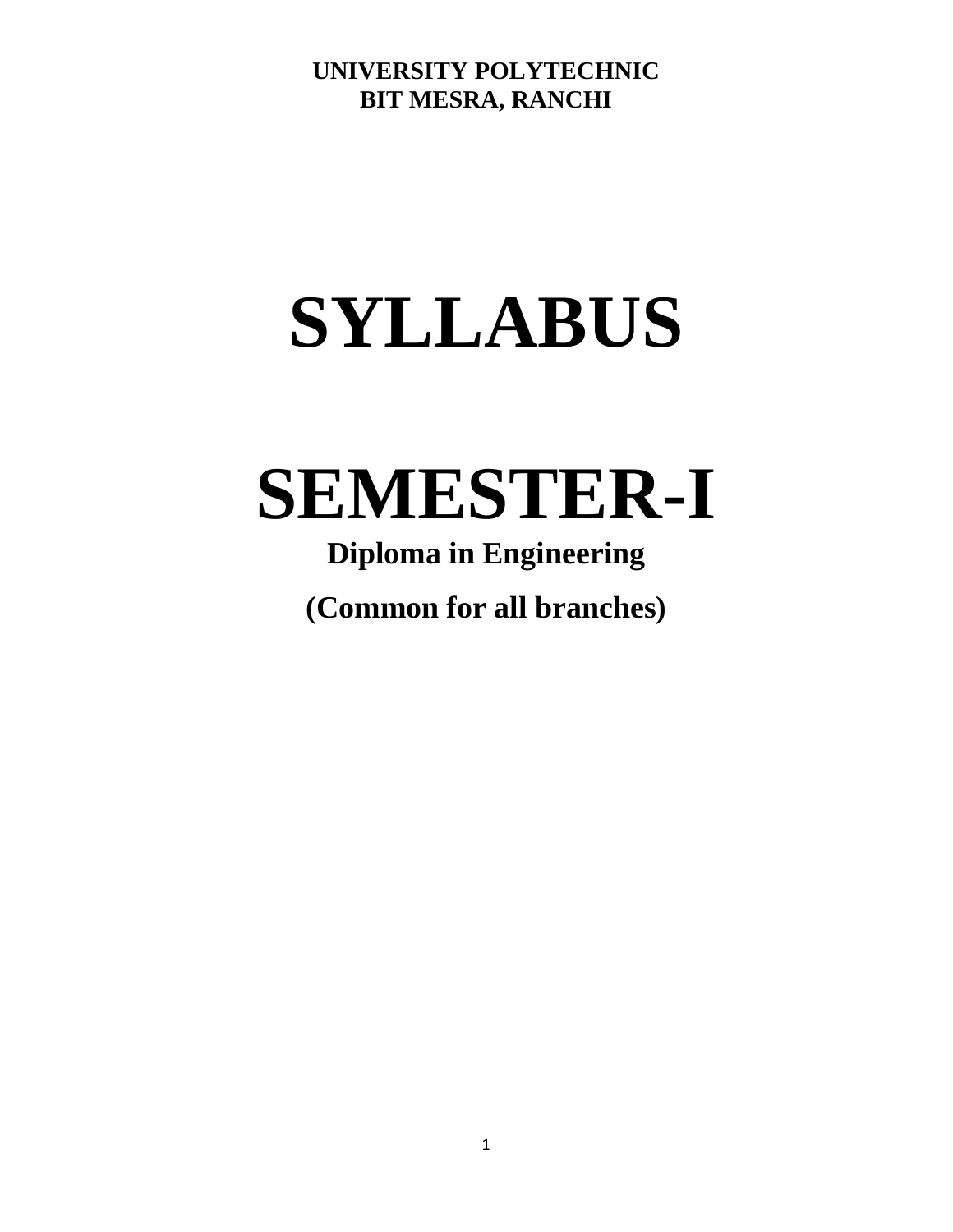| <b>First Semester</b> |                                 |               |                 |                             |                |  |  |  |
|-----------------------|---------------------------------|---------------|-----------------|-----------------------------|----------------|--|--|--|
| <b>Subject Code</b>   | <b>Subject</b>                  | <b>Theory</b> | <b>Tutorial</b> | Lab.                        | <b>Credit</b>  |  |  |  |
| DAP 1001              | <b>Basic Physics</b>            | 3             | 0               | $\Omega$                    | 3              |  |  |  |
| <b>DAC</b> 1001       | <b>Basic Chemistry</b>          | 3             |                 | $\Omega$                    | 4              |  |  |  |
| <b>DAM 1101</b>       | <b>Basic Mathematics</b>        | 3             |                 | $\theta$                    | 4              |  |  |  |
| <b>DHE 1001</b>       | <b>Technical English</b>        | 3             | 0               | $\Omega$                    | 3              |  |  |  |
| <b>DCS 1001</b>       | <b>Fundamentals of Computer</b> | 3             | 0               | $\Omega$                    | 3              |  |  |  |
| <b>DMM</b> 1002       | <b>Engineering Graphics-I</b>   | $\Omega$      |                 | $\mathcal{D}_{\mathcal{L}}$ | $\mathfrak{2}$ |  |  |  |
| DAP 1002              | Basic Physics Lab.              | 0             | 0               | $\overline{2}$              |                |  |  |  |
| <b>DAC 1002</b>       | Basic Chemistry Lab.            | $\Omega$      | 0               | $\overline{2}$              |                |  |  |  |
| <b>DCS 1002</b>       | Computer Lab.                   | $\Omega$      | $\Omega$        | $\overline{2}$              |                |  |  |  |
| <b>DME</b> 1004       | <b>Workshop Practice-I</b>      | 0             | 0               | $\overline{2}$              |                |  |  |  |
| DGA1002/04/06/08      | PT and Games/NSS/NCC/CA         | $\Omega$      | 0               | $\overline{2}$              |                |  |  |  |
|                       | Periods per week                | 15            | 3               | 12                          |                |  |  |  |
|                       | <b>Total credits</b>            |               |                 |                             | 24             |  |  |  |
|                       | <b>Total Periods per week</b>   |               |                 |                             | 30             |  |  |  |

#### **First Semester**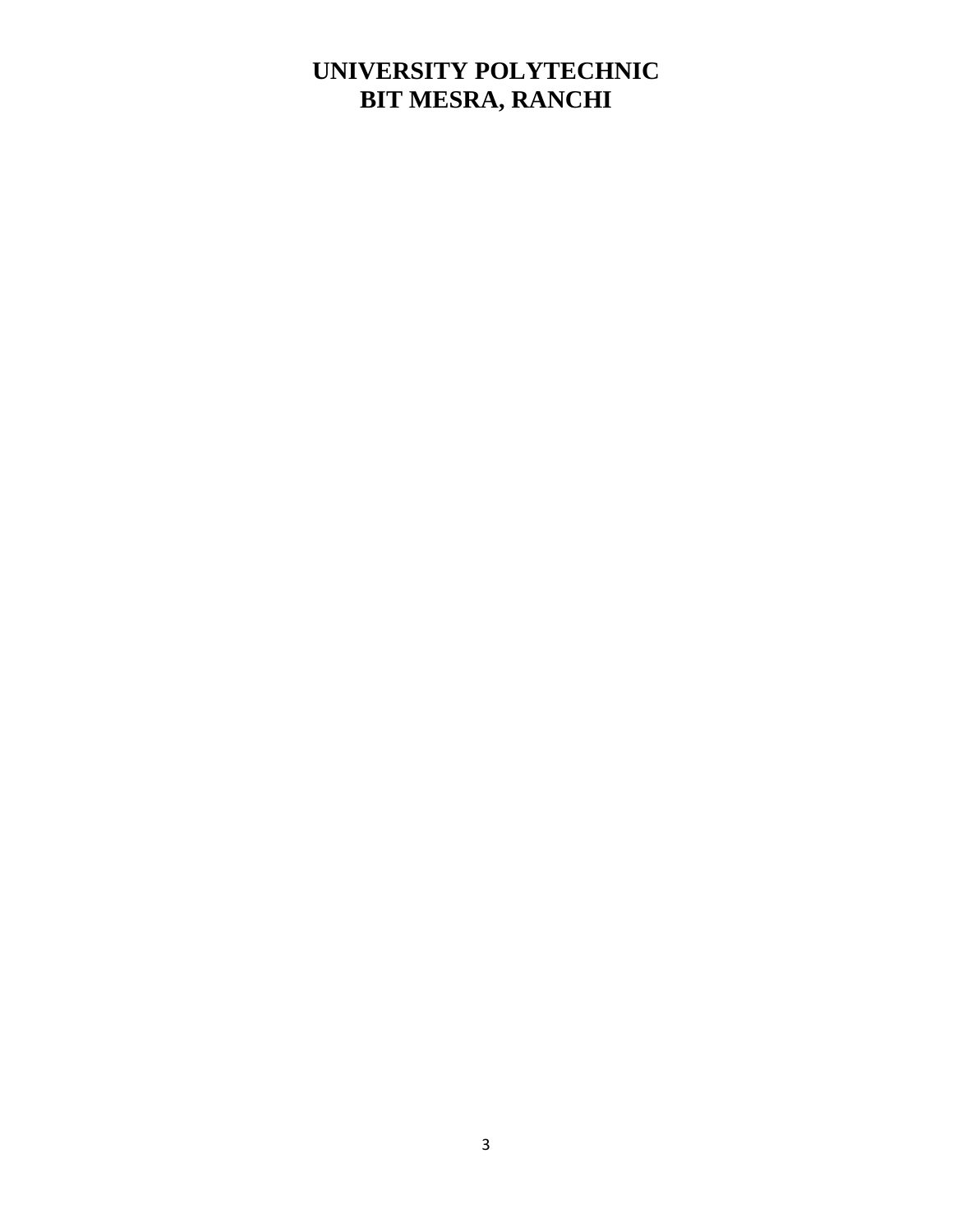#### **Diploma in Engineering (Semester-I)**

#### **SUBJECT: DAP 1001 BASIC PHYSICS**

#### **Objective:**

The Student will be able to understand:

- 1. Measurement of Physical Quantities & Dimensions
- 2. Force and Motion.
- 3. Gravity and Planetary Motion.
- 4. Mechanical Properties of Matter.
- 5. Heat and Thermodynamics.

#### **Module I:**

#### **Measurement of Physical Quantities & Dimensions:**

Classification of Physical quantities (Fundamental & Derived with their Units), Scalar & Vector quantities, System of units (M.K.S., C.G.S., F.P.S. & SI ), Dimensions of the physical quantities, Principle of homogeneity of dimensions, Order of magnitude, Significant figures, Error in measurement- Systematic error and Random Error, Estimation of errors- Absolute error, Relative error and Percentage error, Simple Problem, Differential & Integral calculus (Introduction only).

#### **Module II:**

#### **Force and Motion:**

Definitions of Distance, Displacement, Velocity, Speed and Acceleration, Momentum, Force, Torque, Moment of Inertia, Motion in straight line, Circular motion, Equations of Motions  $v = u + at, S = ut + \frac{1}{2}$  $\frac{1}{2}at^2$ ,  $v^2 = u^2 + 2as$ , Distance traveled by particle in n<sup>th</sup> second, Equations of motion for motion under gravity. Statements of Newton's laws of motion, Motion of lift, Projectile motion-Time of flight, Vertical height and Horizontal range, Simple problems.

#### **Module III:**

### **Gravity and Planetary Motion:**

Newton's law of gravitation, Variation of acceleration due to gravity 'g' (On the Earth Surface , inside the earth and Above the earth), Gravitational Potential Energy, Escape Velocity, Planets and Satellites, Kepler's laws of Planetary motion, Simple Problem.

#### **Work, Energy and Power:**

Definitions of work, energy and power with their units and mathematical expressions, kinetic energy and potential energy, Simple problems.

#### **Module IV:**

### **Mechanical Properties of Matter:**

*Elasticity***:** Stress, Strain, Hooke's law, Modulus of elasticity (Young's Modulus, Bulk's Modulus and Modulus of rigidity).

**Surface Tension:** Surface Tension, Surface energy, Relation between Surface Tension and Surface energy, Angle of contact, Shape of Meniscus, Capillarity, Determination of surface tension by capillary rise method, Simple Problem.

#### **Fluids (At rest and motion):**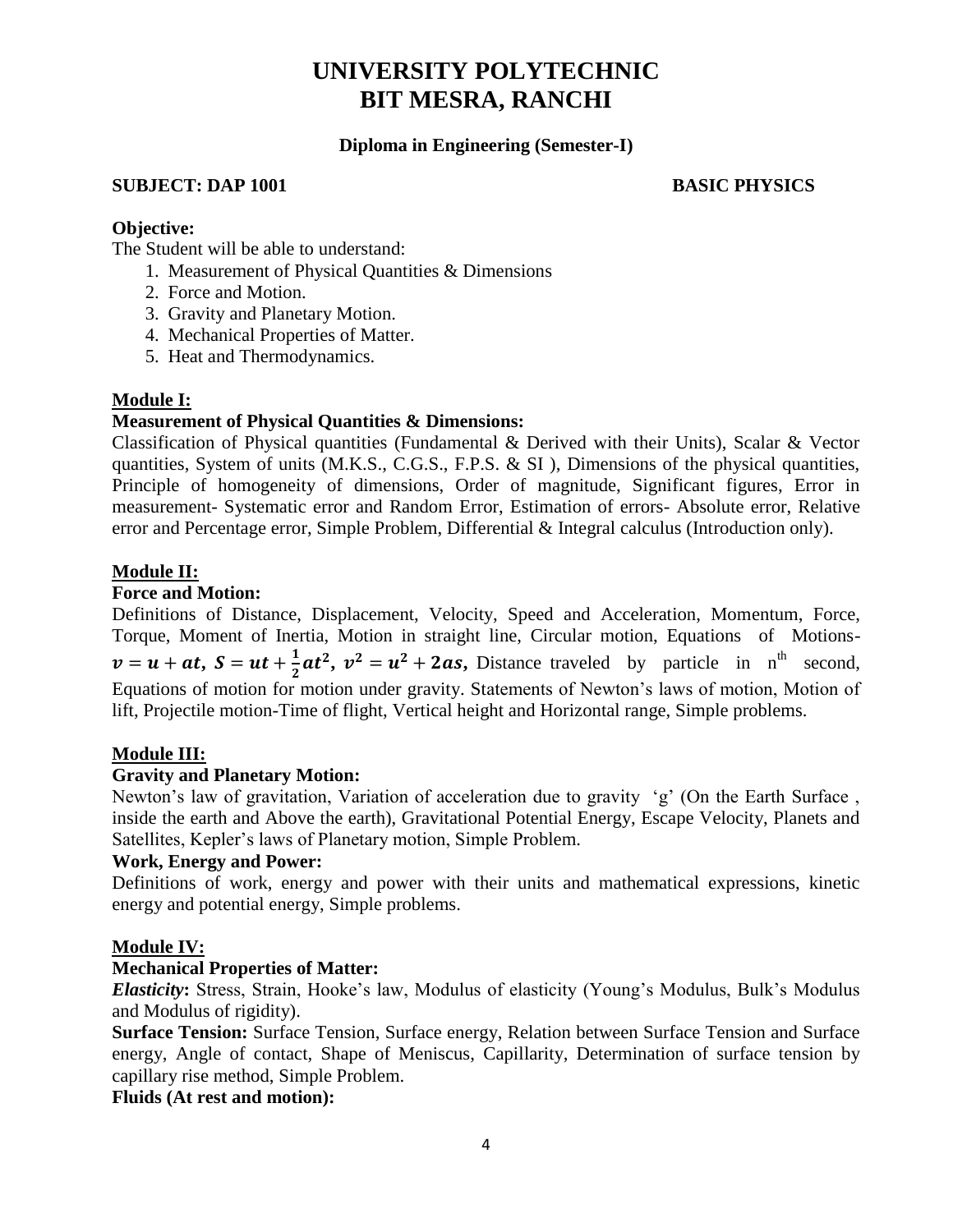Density and Pressure, Fluid at rest (Pascal Principle, Archimedes's Principle), Bernoulli's Theorem (Without Proof)

*Viscosity***:** Newton's law of viscosity, Coefficient of viscosity, Streamline and turbulent flow, Critical velocity and Reynold's number, Stoke's law, Poiseiulle's formula for steady flow (Without proof), Simple Problem.

### **Module V:**

#### **Heat and Thermodynamics:**

Three modes of transmission of heat (Conduction, Convection and Radiation), good and bad conductor with examples, expansion of solid –linear, aerial and cubical and relation between them. Boyle's Law, Charles's law and Gay-Lussac's law, Avogadro's Number, Ideal Gas equation, Isothermal, Isobaric, Isochoric and Adiabatic processes, Zeroth law of Thermodynamics, First law of Thermodynamics, Simple Problem.

#### **Text and reference books:**

- 1. V. Rajendran, "Physics-I", Tata McGraw- Hill raw- Hill publication, New Delhi
- 2. Arthur Beiser, "Applied physics", Tata McGraw- Hill raw- Hill publication, New Delhi
- 3. R.K.Gaur and S.L.Gupta, "Engineering Physics", Dhanpat Rai Publication,New Delhi.
- 4. Resnick and Halliday, "Fundamentals of Physics", Wiley India Pvt. Ltd.
- 5. Question bank, "Physics-I", Tata McGraw- Hill raw- Hill publication, New Delhi
- 6. H.C Verma, "Concepts of Physics", Volume-I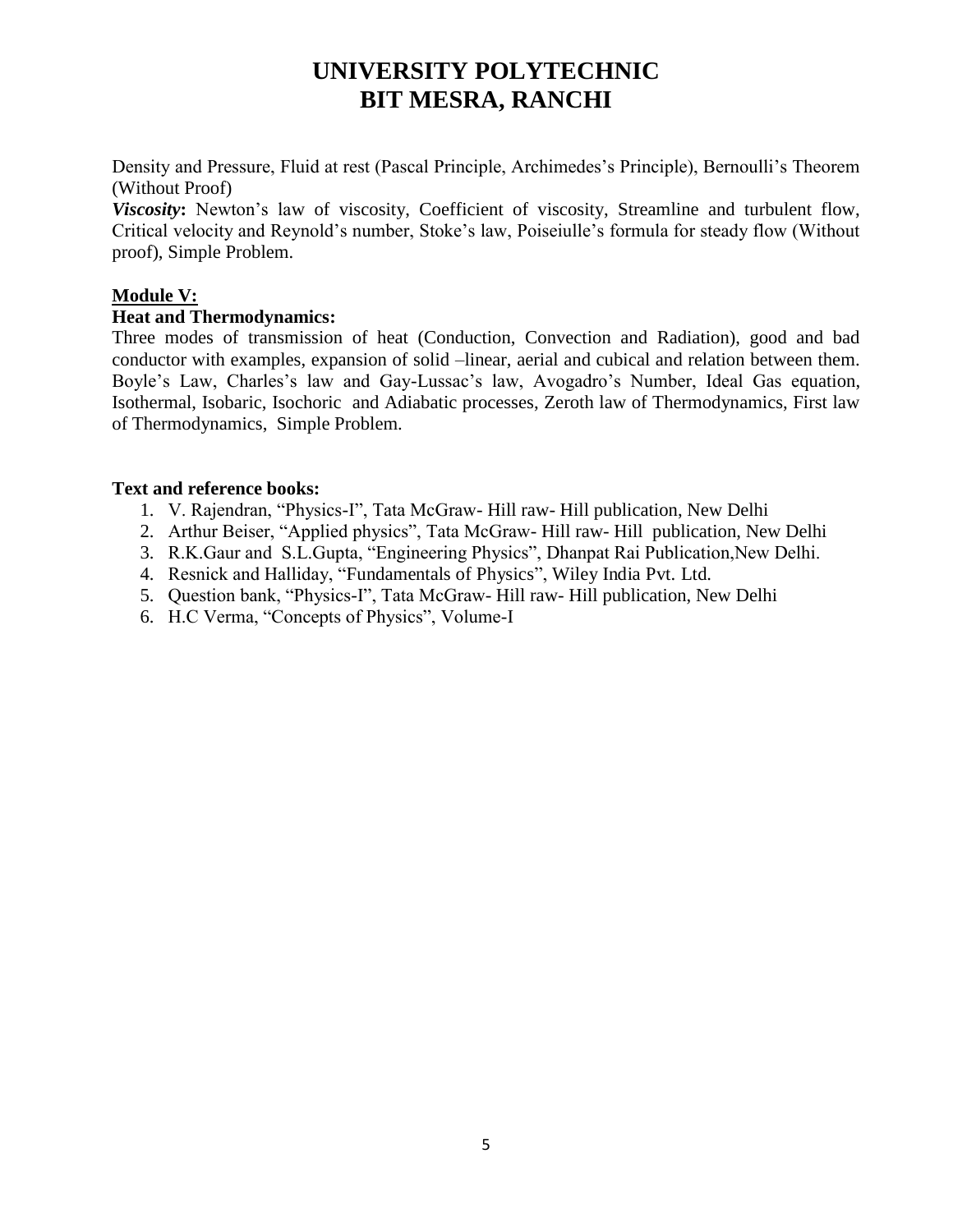#### **Diploma in Engineering(Semester-I)**

#### **SUBJECT: DAC 1001 BASIC CHEMISTRY**

#### **Objective:**

Keeping in view the continuous development in science & technology and the present need of industries as well as research organizations, the curriculum of Basic Chemistry has been designed so that

- The students will be able to develop knowledge; skill and scientific attitude w.r.t. distinguish, differentiate, analyze and solve basic problems of chemical sciences.
- The students may have better knowledge of Basic chemistry and its applications in the various fields of engineering and allied industries.
- A new chapter on Environmental Chemistry has been introduced to make the students acquainted with various types of pollution hazards, which are becoming more critical every day.
- Fundamental knowledge of measurement; related to different types of solutions.

Structure and chemical properties of an atom & molecules, periodic trends, chemical bonding, concepts of acids & bases.

### **Module I:**

#### **Basic concepts of Chemistry:**

Atomic weight, molecular weight, Atomic mass unit (a.m.u.), Avogadro's number. Mole concept, relation with mass, volume and number of atoms, molecules. Equivalent weight, Concentration terms (Molarity, Normality and molality) with numerical. Oxidation number, calculation of oxidation number of an element in any compound

#### **Module II:**

#### **Atomic structure:**

Concept of atom and molecules, Orbit and orbital, Atomic number, mass number. Bohr's atomic model and its drawback. Hund's rule, Aufbau's rule, Electronic configuration (upto atomic no. 30), Dual nature of matter (de Broglie relationship).

#### **Module III:**

### **Periodic table and Chemical bonding**

Modern periodic table, Law and structure of periodic table. Periodic properties (Atomic radius, Ionization energy, Electron affinity and Electronegativity) and its periodic trends. Chemical Bond: Electrovalent bond and covalent bond with suitable examples and Lewis dot structure.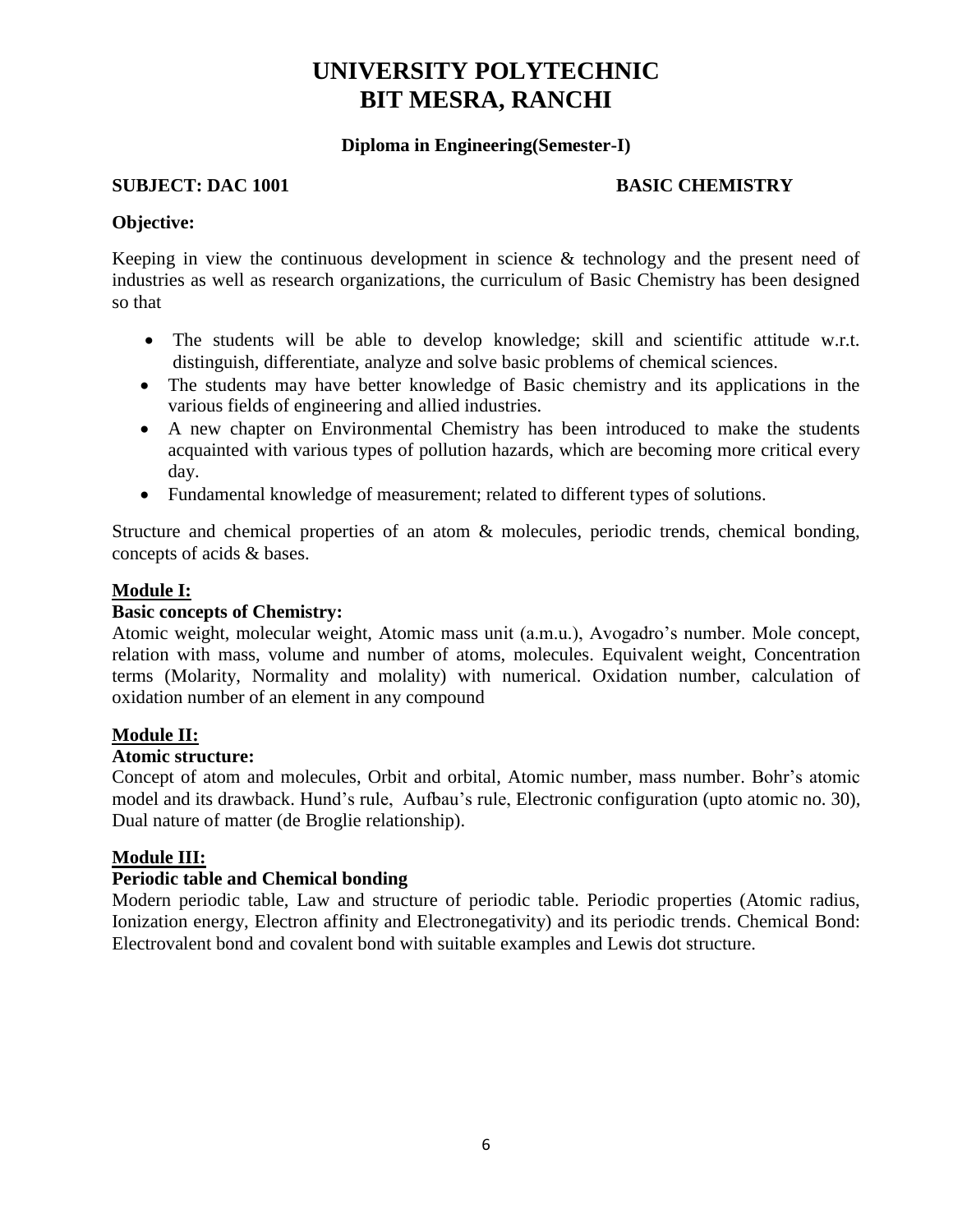## **Module IV:**

#### **Concepts of acids and bases & Ionic Equilibrium**

Various concepts of acids and bases(Arrhenius, Bronsted - Lowery and Lewis theory). Law of chemical equilibrium, Ionic product of water, pH (related numerical). Solubility product, Ostwald's dilution law, common ion effect, Buffer solution

#### **Module V:**

#### **Environmental Chemistry**

Elementary idea of air, water and soil pollution. Effect of pollution on human health and vegetation. Brief idea of pollution effects like Acid rain, Greenhouse effect, Role of CFC in Ozone layer depletion.

#### **Text Books:**

1. "Chemistry class XI", NCERT

#### **Reference Books:**

- 1. "Comprehensive Chemistry XI", Laxmi Publications
- 2. "Modern abc of Chemistry XI", Modern Publishers
- 3. O. P. Agrawal, "Engineering Chemistry",
- 4. Jain and Jain, "Engineering Chemistry",
- 5. A. K. Dey, "Environmental Chemistry",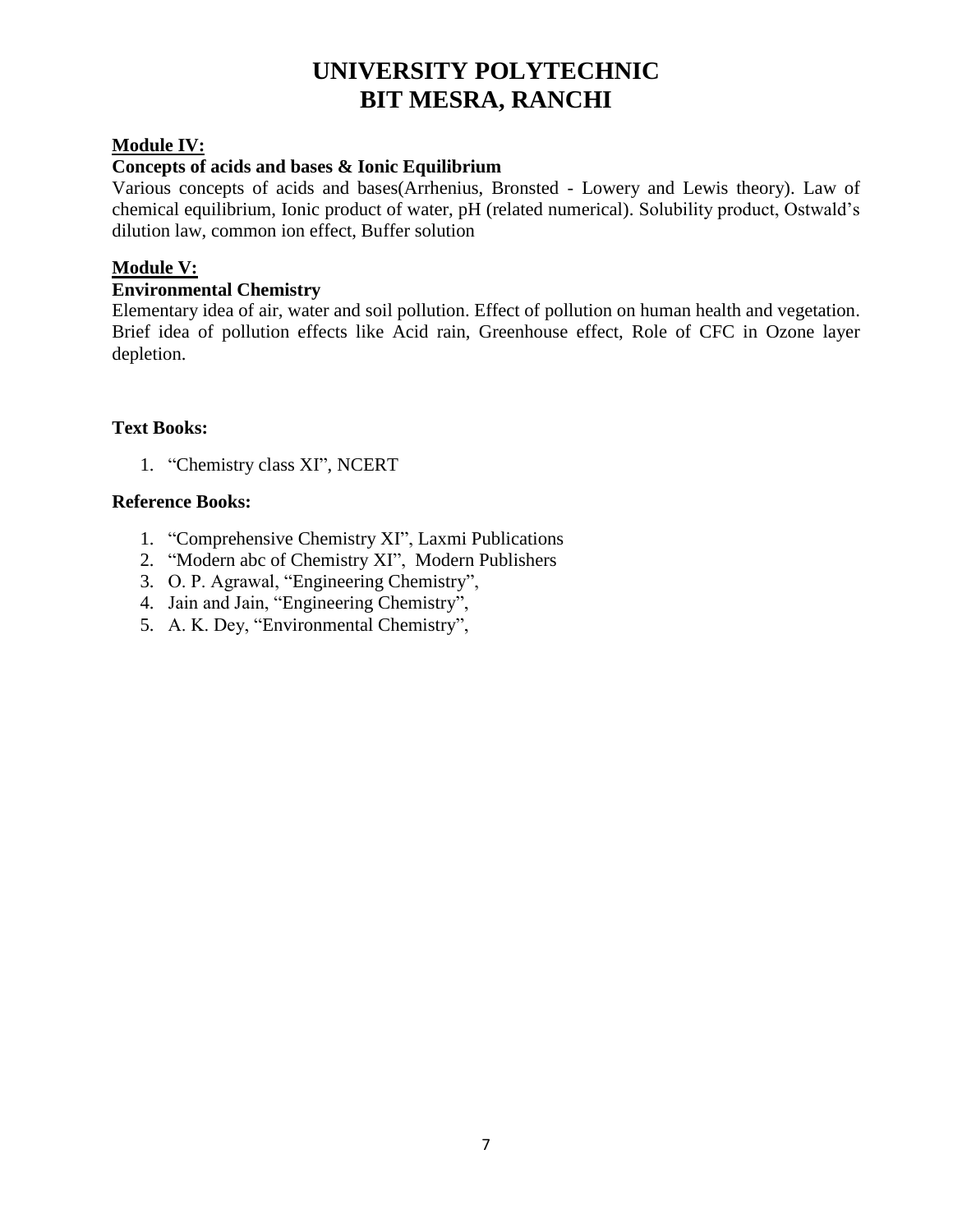#### **Diploma in Engineering(Semester-I)**

#### **SUBJECT: DAM 1101 BASIC MATHEMATICS**

#### **Objective:**

Students will understand mathematical terminologies, concepts, principles, and different mathematical methods prerequisite for studying engineering mathematics, physics, and other engineering subjects. Students are going to learn following topics:

- Basic 2-D co-ordinate geometry.
- Idea of trigonometric and circular functions.
- Basic algebraic method includes: progressions, complex numbers, and Binomial Theorem.
- Vector Algebra.
- Elementary concepts of Differential Calculus.

### **Module-I:**

#### **Co-ordinate Geometry:**

Cartesian Co-ordinates, Distance formulae, section formulae, midpoint, centroid of triangle, area of a triangle. General equation of a straight line and its standard forms. Length of perpendicular. Conic sections: Equation of circle, circle through three points, circle with a given diameter. Standard equations and properties of ellipse, parabola, and hyperbola.

#### **Module-II:**

#### **Trigonometry:**

Measurements of angles. Trigonometric or Circular functions. Use of Sin(A+B), Cos(A+B), Tan(A+B), Cot(A+B), trigonometric ratios of multiple angles sub-multiple angles with related identities.

#### **Module-III:**

#### **Basic Algebra:**

Definition of complex numbers, Argand diagram, conjugate, modulus, and polar form of complex numbers. Definition of factorial notation, formula of permutation and combinations. Binomial theorem for positive index. General term and related problems.

Nature of roots of quadratic equations. Solution of quadratic equations in the complex number system. A.P., G.P. and H.P. Sum to n terms of A.P. and G.P., sum of natural numbers.

#### **Module-IV:**

#### **Vector Algebra**

Definition of vector, position vector, Algebra of vectors (Equality, addition, subtraction, and scalar multiplication). Dot (Scalar) product with properties. Vector (Cross) product with properties.

#### **Module-V**:

#### **Elementary Calculus: Derivatives**

Derivative introduced as rate of change both as that of distance function and geometrically. Intuitive idea of limit. Limits of polynomials and rational functions; trigonometric, exponential and logarithmic functions. Definition of derivative relate to slope of tangent of the curve, derivative of sum, difference, product, and quotient of functions. Derivatives of polynomial and trigonometric functions.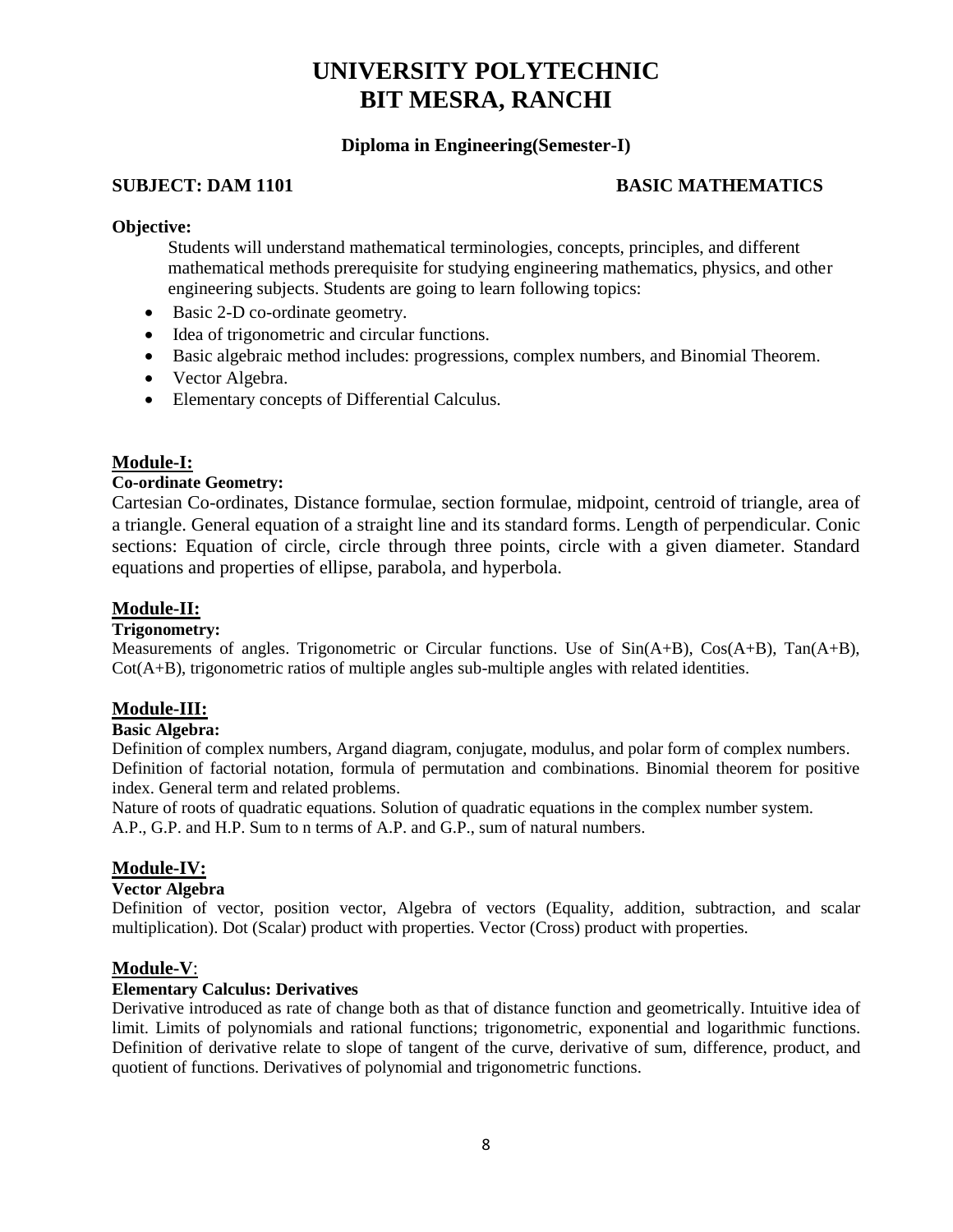#### **Text books:**

1. R. S. Agarwal, "Senior Secondary School Mathematics for Class 11", Bharati Bhavan Publishers & Distributers.

2. R. S. Agarwal, "Senior Secondary School Mathematics for Class 12", Bharati Bhavan Publishers & Distributers.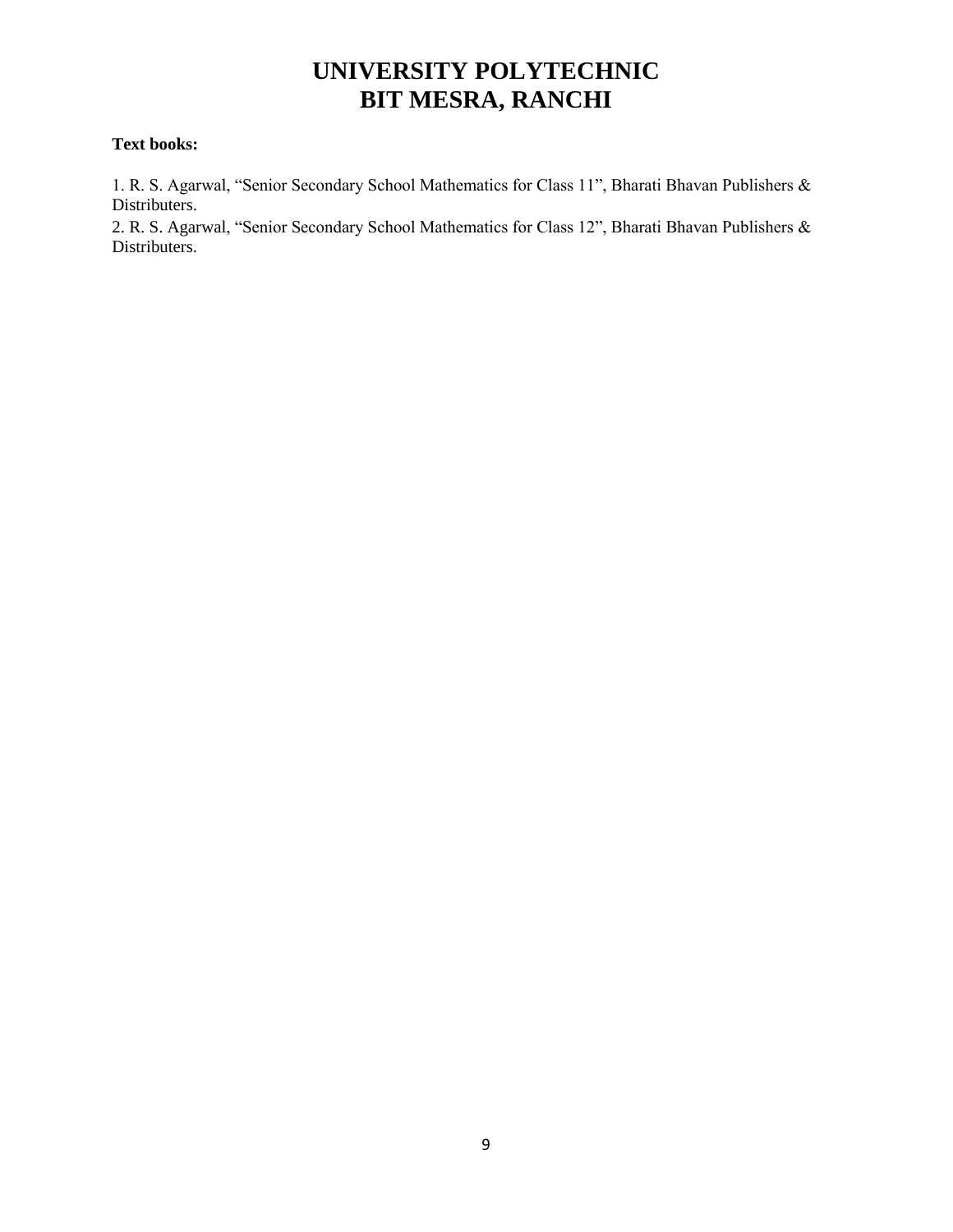## **Diploma in Engineering(Semester-I)**

#### **SUBJECT: DHE 1001 TECHNICAL ENGLISH**

#### **Objectives:**

- 1. Communication Development of the students who lack confidence in communicating in English.
- 2. Developing the Writing, Listening and speaking skill in the students.
- 3. To improve their Personality and Communication Networks.

### **Module I:**

#### **Text (Prose)**

"*The Last Lesson*"- Alphonse Daudet

- Vocabulary Understanding meaning of new words from text
- Comprehension Responding to the questions from text
- Identifying parts of speech

### **Module II:**

#### **Applied Grammar**

- Verb-Subject Agreement
- Tenses

#### **Module III:**

#### **Common Errors**

- Common Errors in the use of Articles and Prepositions.
- Conjunction, Affirmative/Negative/Assertive, remove too, use of article.

### **Module IV:**

## **Paragraph Writing**

- Comprehension: Reading the passage and answering the questions related to the paragraph given.
- Précis writing: summarizing the paragraph.
- Vocabulary Building: Synonyms, Antonyms

### **Module V:**

#### **Professional Writing**

- Notice Writing
- Application writing : Job Application and Leave application
- Letter Writing : Formal (Business letters, Complaint letter) and Informal letter (Friendly letter)

The team work will consist of 2 assignments: The assignments should be written in A4 size note books (100 pages ruled)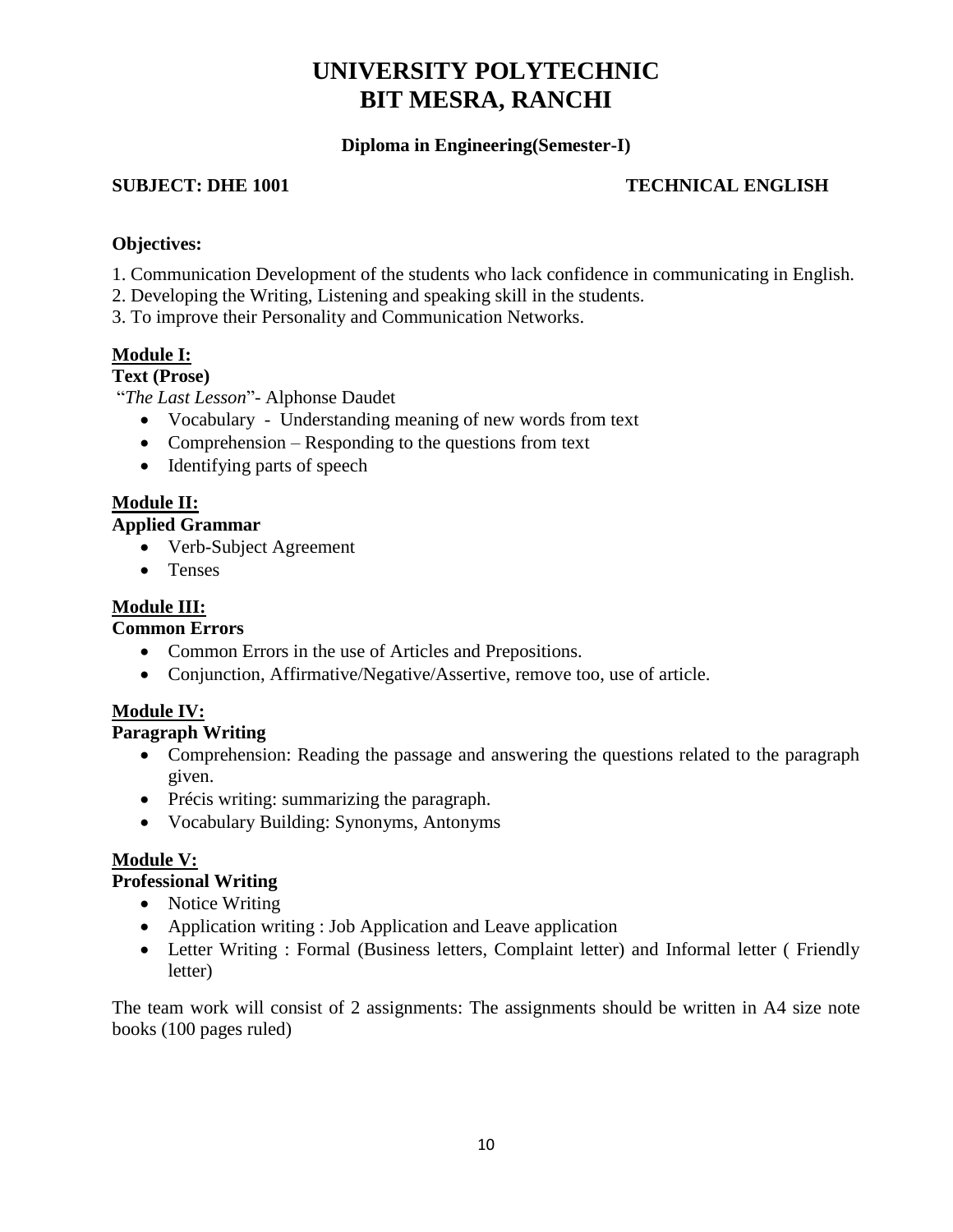#### **List of Assignments:**

- i) Building of Vocabulary
	- Technical Jargons: Identify 10 technical words from the respective branches. Resource -- (Encyclopedia/Subject Books)
- ii) Grammar
	- Insert correct parts of speech in the sentences given by the teachers. (16 sentences--Two each, from the different parts of speech)
	- Punctuate the sentences given by the teachers. (10 sentences)
- iii) Conversational skills: Role plays
	- Students are going to perform the role on any 6 situations, by the teacher.
- iv) Writing Skills
	- Write any two events from the newspaper as it is
	- Write any two events on the situation given by the teacher.

### **List of Laboratory Experiments:**

- 1. Exercise for making the Sentences and their conversions.
- 2. Exercise for use of Parts of Speech.
- 3. Use of Vowels, Articles, Verbs.

#### **List of Assignments/Tutorial:**

- 1. Correct use of Tenses
- 2. Formation of words

#### **Reference Books:**

- 1. FLAMINGO, NCERT
- 2. P.C.Wren & H.Martin, "High School English & Composition"
- 3. Dr. Sunita Mishra & Dr. C. Muralikrishna, "Communication Skills for Engineers"
- 4. "Oxford Dictionary", Oxford University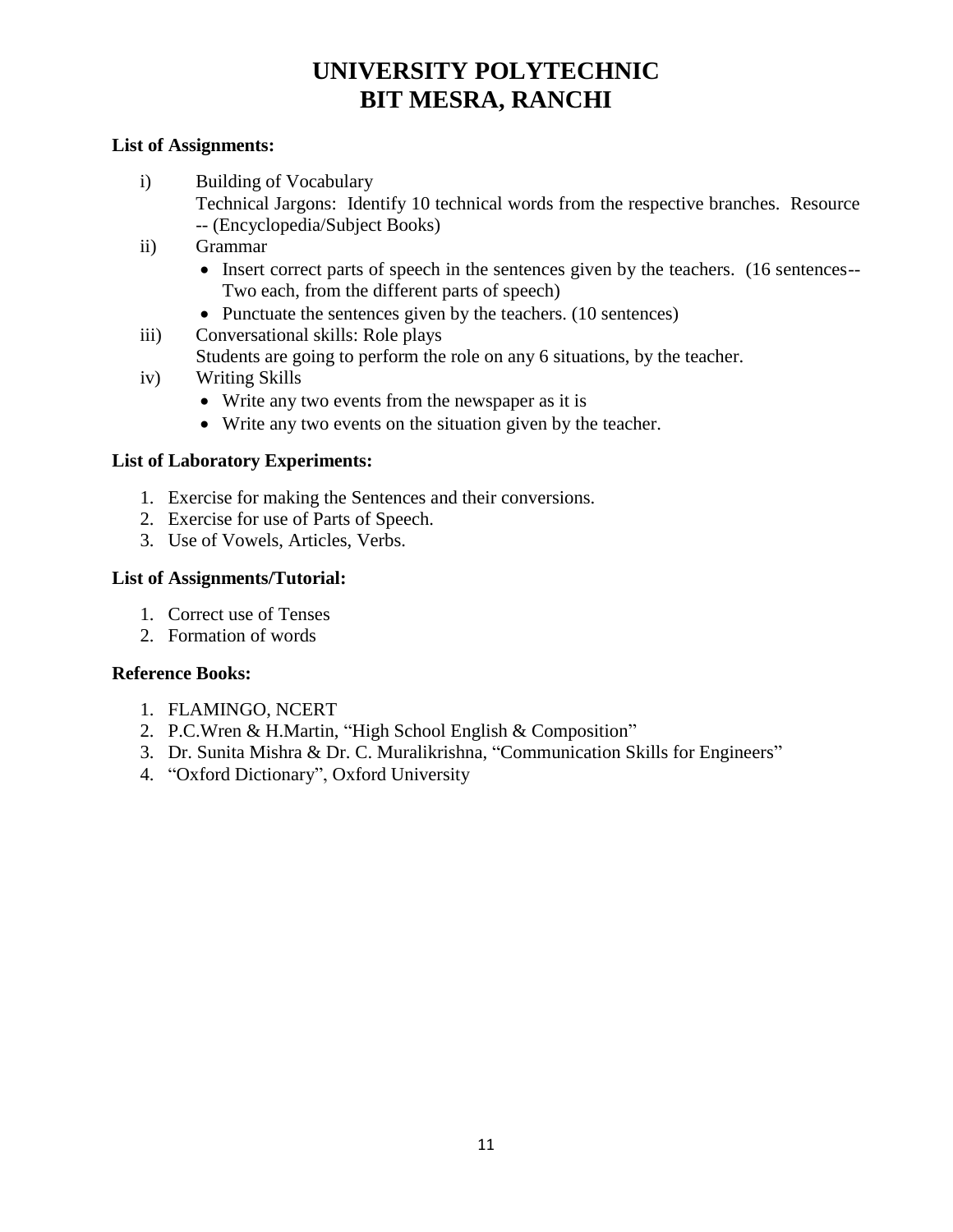#### **Diploma in Engineering (Semester-I)**

#### **SUBJECT: DCS 1001 FUNDAMENTALS OF COMPUTER**

#### **Objective:**

The subject aims to provide the students with an understanding of:

- 1. Basic components of computers.
- 2. Various types of application software and system software.
- 3. Concept of database
- 4. Basic concepts of computer programming.
- 5. The Cyber world.

#### **Module-I:**

## **Basics of Computer:**

Introduction, Generation of Computers, Characteristics of computer, Classification of computer; Computer hardware and software; Applications of computers.

#### **Module-II:**

#### **Components of Computer System**:

Central Processing Unit (CPU), input/output Devices, computer Memory: primary and secondary memory, magnetic and optical storage devices, Concepts of Hardware and Software.

#### **Module-III:**

#### **Computer Software**:

Starting up the Computer, Software Types, System Software, Applications Software, Software Creation and Programming Languages, Operating System, User Interface, Loader and Linker, Compiler, Assembler and Interpreter, Types of Operating Systems.

#### **Module-IV:**

#### **Introduction to Database**:

Drawbacks of File Processing System, Features of database, Data and information, Database, Database management system, Data model, Applications of Database.

#### **Module-V:**

#### **Computer Networks & Internet:**

Computer Network and its advantages, Brief history of internet, Introduction to internet and its application/services. requirement to access internet, How to get connected to internet. **Service on Internet:** WWW and web-sites, web browser, Electronic mails.

#### **Text Books:**

1. V. Rajaraman, "Fundamental of Computers", PHI

#### **Reference Books:**

1. Jaiswal. S., "Information Technology Today", Galgotia Publication.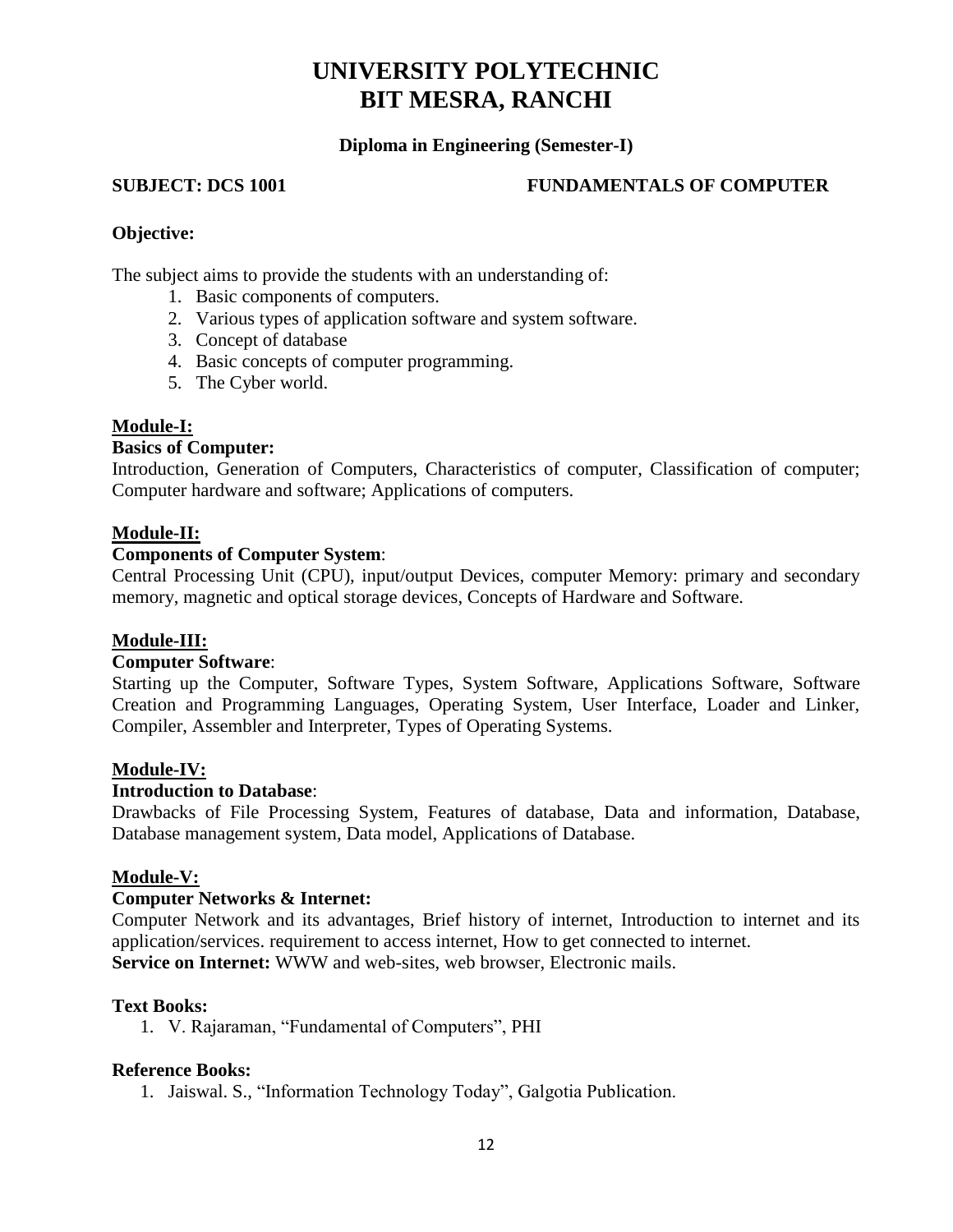### **Diploma in Engineering(Semester-I)**

#### **SUBJECT: DMM 1002 ENGINEERING GRAPHICS**

#### **Objectives:**

The student should be able to:-

- 1) Draw different engineering curves and know their applications.
- 2) Draw orthographic projections of different objects.
- 3) Visualize three dimensional objects and draw Isometric Projections.
- 4) Use the techniques and able to interpret the drawing in Engineering field.
- 5) Use computer aided drafting packages.

#### **Details of Practical Contents:**

1. Drawing Instruments and their uses:

- a) Letters and numbers (single stroke vertical)
- b) Convention of lines and their applications.
- c) Scale (reduced, enlarged & full size) plain scale and diagonal scale.
- d) Sheet layout.
- e) Introduction to AutoCAD (Basic draw and modify Command).
- f) Geometrical constructions.
- 2. Engineering curves & Loci of Points:

a) To draw an ellipse by: Directrix and focus method, Arcs of circle method, Concentric circles method,

- b) To draw a parabola by: Directrix and focus method, Rectangle method.
- c) To draw a hyperbola by: Directrix and focus method, passing through given points with reference to asymptotes, Transverse Axis and focus method.
- d) To draw involutes of circle & polygon (up to octagon)
- e) To draw a cycloid, epicycloid, hypocycloid
- f) To draw Helix & spiral.
- 3. Loci of Points:

a) Loci of points with given conditions and examples related to simple mechanisms.

- 4. Orthographic projections:
	- a) Introduction to Orthographic projections.
	- b) Conversion of pictorial view into Orthographic Views
		- (First Angle Projection Method Only)
	- c) Dimensioning technique as per SP-46
- 5. Isometric projection

a) Isometric scale

- b) Conversion of orthographic views into isometric View / projection (Simple objects)
- c) Projection of Point, Straight Lines and Planes. (First Angle Projection Method only)
- d) Lines inclined to one reference plane only and limited to both ends in one quadrant.
- e) Projection of simple planes of circular, square, rectangular,
- f) Pentagonal, and hexagonal, inclined to one reference plane and perpendicular to the other.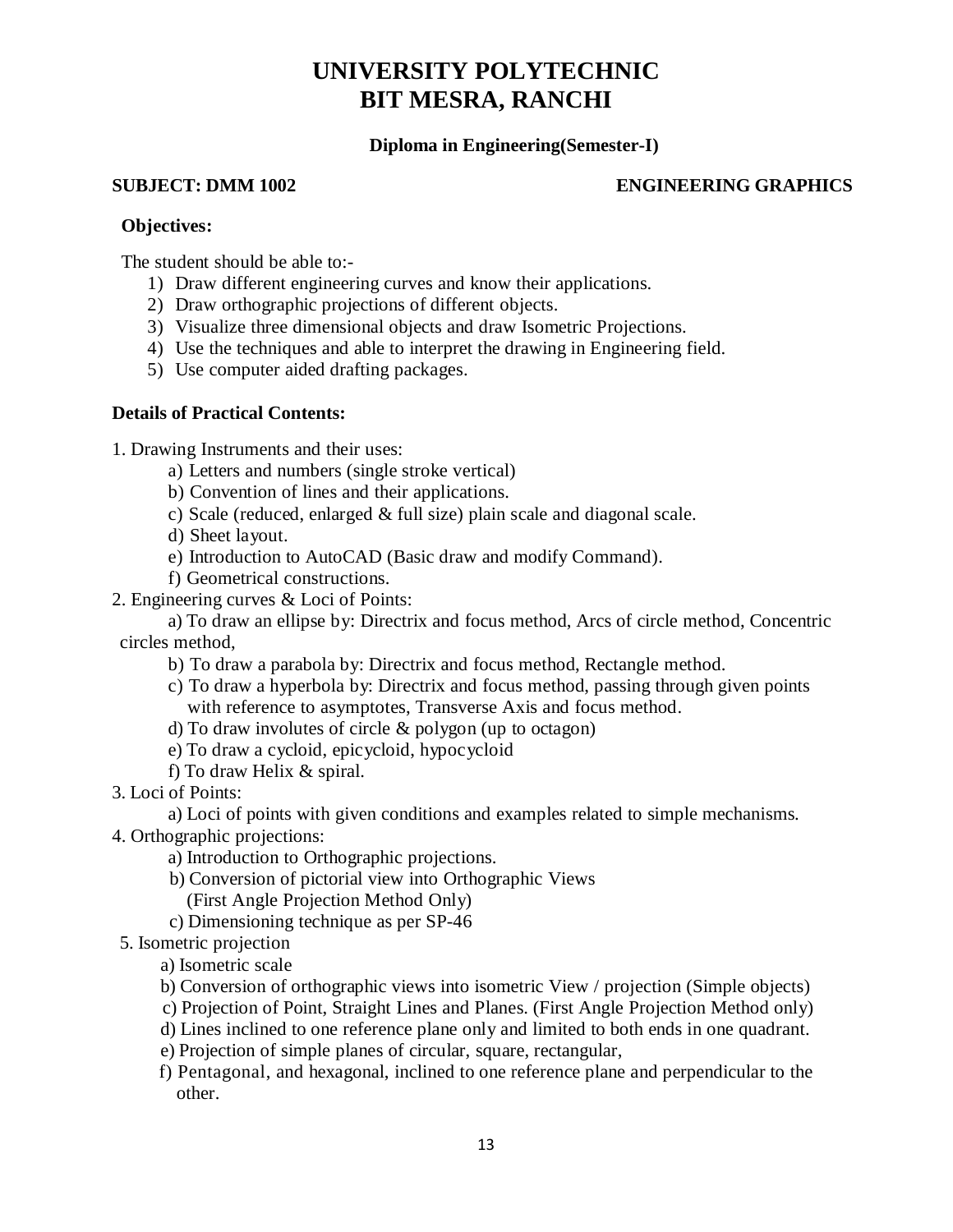#### **Learning Resources**:

- 1. N. D. Bhatt, "Engineering Drawing", Charotar Publishing House
- 2. K. Venugopal, "Engineering Drawing and Graphics + AutoCAD", New Age Publication
- 3. R. K. Dhawan, "Engineering Drawing", S. Chand Co.
- 4. P. J. Shah, "Engineering Drawing"
- 5. K. R. Mohan, "Engineering Graphics", Dhanpat Rai and Publication Co.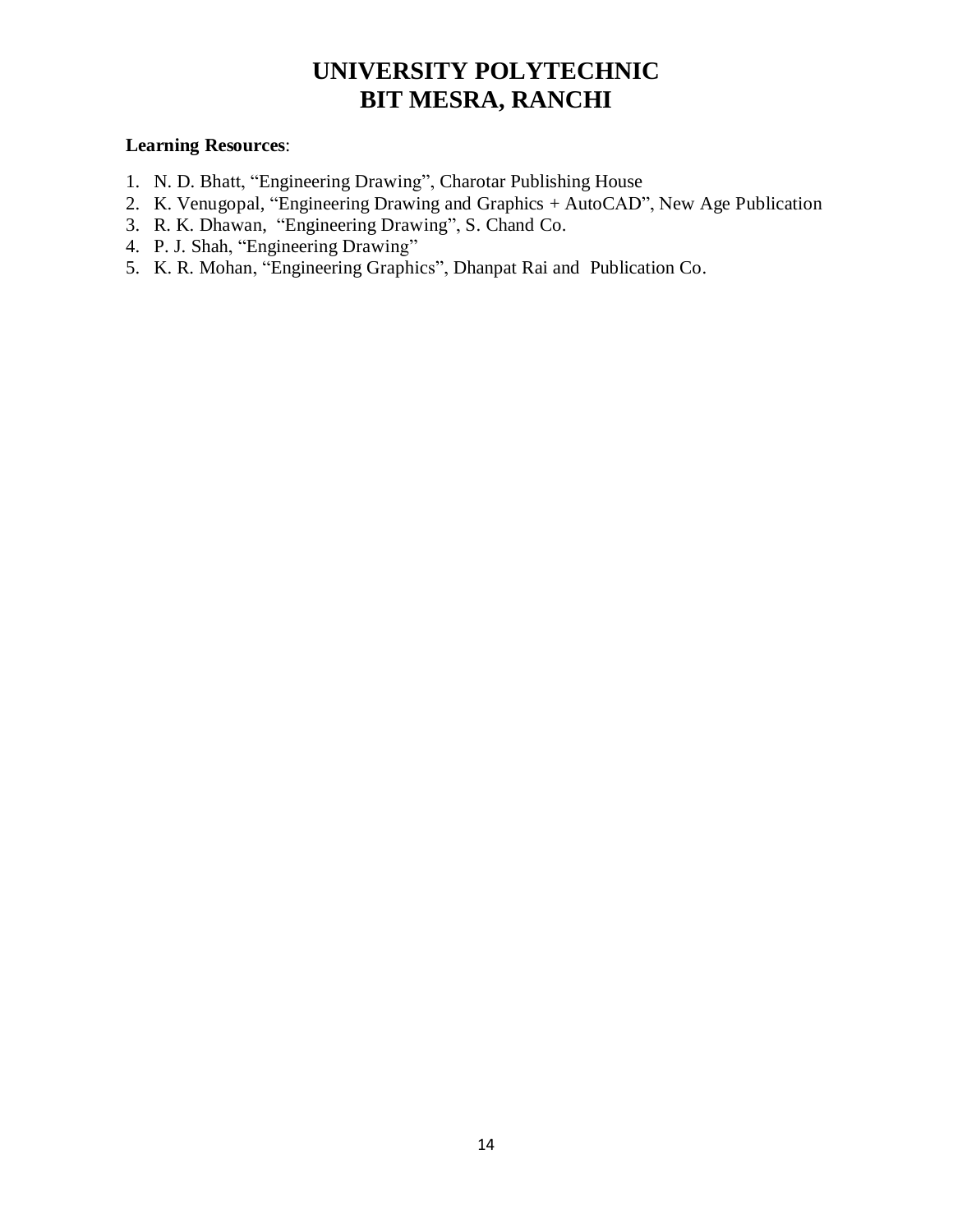#### **Diploma in Engineering(Semester-I)**

#### **SUBJECT: DAP 1002 BASIC PHYSICS LAB.**

#### **LIST OF EXPERIMENTS**

- 1. To find the diameter and volume of a given wire using a Screw Gauge.
- 2. To find the side and volume of a given wooden cube using a Vernier Caliper.
- 3. To find the length, diameter and volume of a given wooden cylinder using a Vernier Caliper.
- 4. To Verify Ohm's Law by using an Ammeter & Voltmeter.
- 5. To determine the value of 'g' (accelerator due to gravity) by using a simple Pendulum.
- 6. To determine the given carbon resistance using a Multimeter and to compare it with measured value with the written in Colour Code.
- 7. To find the angle of minimum deviation of a given glass prism.
- 8. To determine the value of modulus of rigidity for the material of rod by static method.
- 9. To convert a Weston type Galvanometer into an Ammeter of a given range.
- 10. To study the relation between frequency and length of a stretch string using a Sonometer.
- 11. To convert a Weston type galvanometer into a Voltmeter of given range.
- 12. To determine the thermal conductivity of a bad conductor by Lee's method.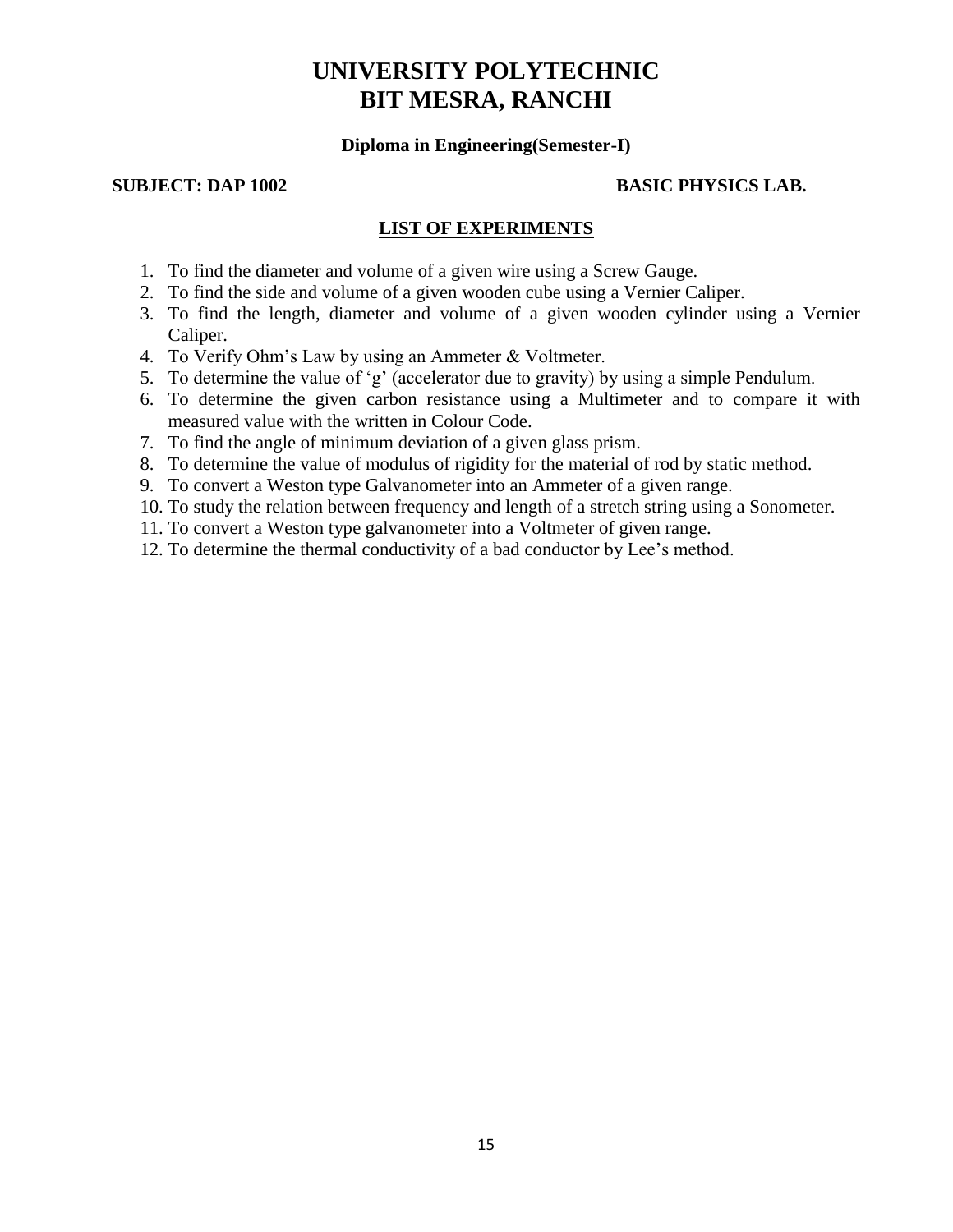#### **Diploma in Engineering(Semester-I)**

#### **SUBJECT: DAC 1002 BASIC CHEMISTRY LAB**

#### **Quantitative analysis (Volumetric)**

- 1. To prepare the solution of N/20 sodium carbonate and find the strength of HCl using N/20 sodium carbonate solution.
- 2. To Estimate free chlorine in given water sample.
- 3. To estimate % of Fe in given Ferrous alloy by standard  $KMnO<sub>4</sub>$  solution.

#### **Quantitative analysis (Gravimetric)**

- 4. Estimation of Barium as Barium Sulphate by Gravimetric Analysis.
- 5. Estimation of strength of Ag ion in the given AgNO3 solution by gravimetric analysis.
- 6. To estimate the amount of Mohr's salt present in the given solution using standard  $KMnO<sub>4</sub>$ solution.

#### **Colorimetric Method**

7. To estimate pH of water sample by colorimetric method & pH meter.

#### **Qualitative analysis (salts test), containing**

Basic radical: Pb<sup>+2</sup>, Cu<sup>+2</sup>, Al<sup>+3</sup>, Fe<sup>+3</sup>, Cr<sup>+3</sup>, Zn<sup>+2</sup>, Ni<sup>+2</sup>, Ca<sup>+2</sup>, Ba<sup>+2</sup>, Mg<sup>+2</sup>, K<sup>+</sup>, NH<sub>4</sub><sup>+</sup> Acid radical: Cl<sup>-</sup>, Br<sup>-</sup>, I<sup>-</sup>, CO<sub>3</sub><sup>-2</sup>, SO<sub>4</sub><sup>-2</sup>, NO<sub>3</sub><sup>-2</sup>

- 8. Salt test for one acid and one basic radical (Salt 1).
- 9. Salt test for one acid and one basic radical (Salt 2).
- 10. Salt test for one acid and one basic radical (Salt 3).
- 11. Salt test for one acid and one basic radical (Salt 4).
- 12. Salt test for one acid and one basic radical (Salt 5).
- 13. Salt test for one acid and one basic radical (Salt 6).
- 14. Salt test for one acid and one basic radical (Salt 7).
- 15. To prepare a chart showing the applications of Fe, Cu, Al, Cr, Sn, Pb, Co and Ni.

#### **Study Resources:**

- 1. Shashi Chawla, "Essential of Experimental Engineering Chemistry"
- 2. S. K. Bhasin & Sudha Rani, "Laboratory Manual on Engineering Chemistry"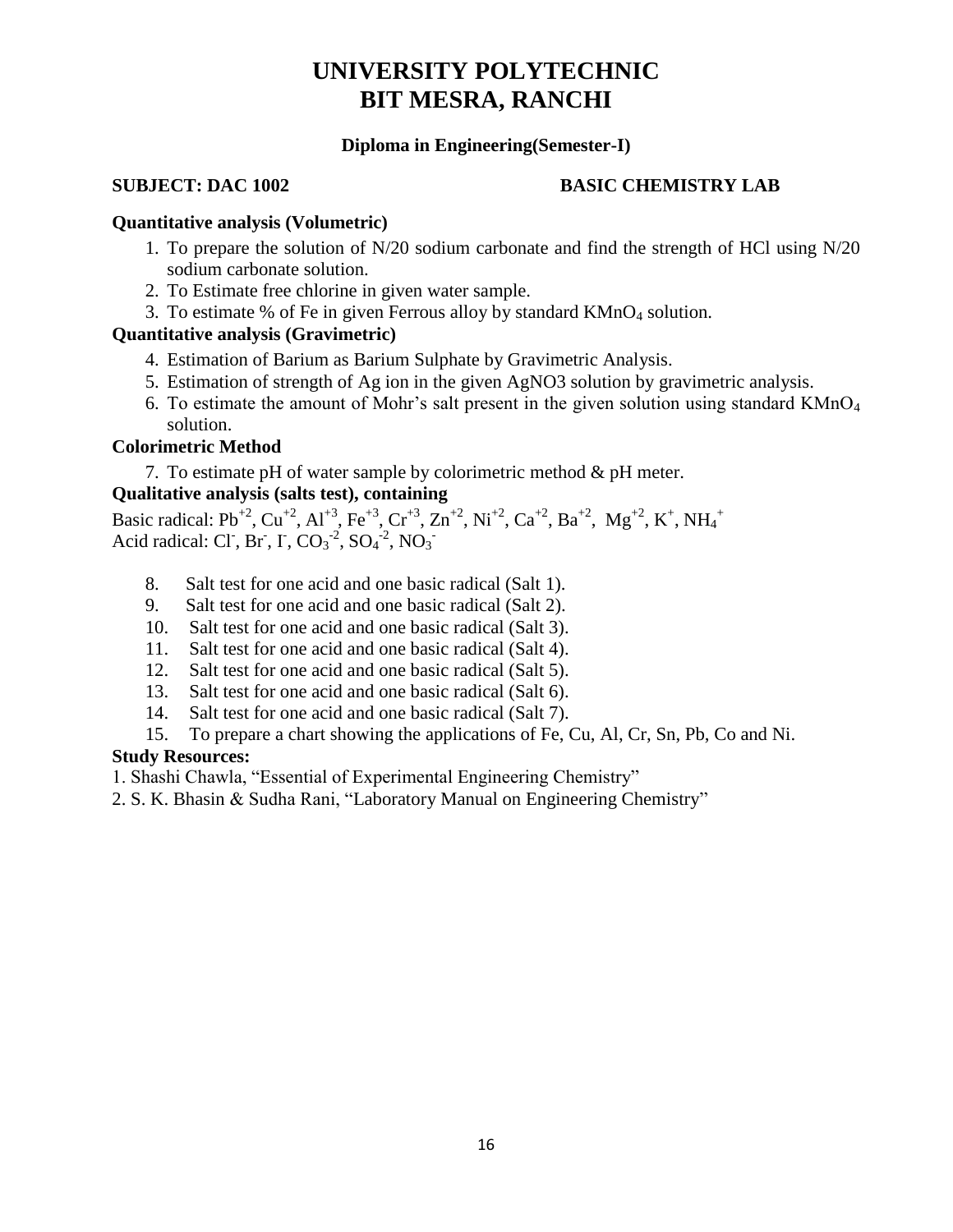#### **Diploma in Engineering(Semester-I)**

#### **SUBJECT: DCS 1002 COMPUTER LAB.**

#### **Operating system-MS-Windows**

- 1. Create a new folder and do the following:
	- 1. Create a new folder
	- 2. Rename folder
	- 3. Move folder
	- 4. Copy folder
	- 5. Delete folder
- 2. Implement the various well known features of Windows operating system such as Notepad, WordPad, Paint, System tools, Entertainment etc.
- 3. Implement various display properties.
- 4. Explore the taskbar of Windows.
- 5. Set the wall paper and screen saver.
- 6. Set the data/time.
- 7. Recycle bin

### **Word Processing-MS Word**

- 1. Create a document and
	- a. Put Bullets and Numbers
	- b. Apply various Font parameters.
	- c. Apply Left, Right, and Centre alignments.
	- d. Apply hyperlinks
	- e. Insert pictures
	- f. Insert ClipArt
	- g. Show the use of WordArt
	- h. Add Borders and Shading
	- i. Show the use of Find and Replace.
	- j. Apply header/footers
- 2. Create any document and show the use of File $\rightarrow$  versions.
- 3. Create any document and show the difference between paste and paste special.
- 4. Create a document to show the use of Washout/Watermark.
- 5. Implement the concept of mail merge.
- 6. Implement the concept of macros.
- 7. Implement the concept of importing a file/document.
- 8. Implement the concept of merging the documents.
- 9. Crate a student table and do the following:
	- a. Insert new row and fill data
	- b. Delete any existing row
	- c. Resize rows and columns
	- d. Apply border and shading
	- e. Apply merging/splitting of cells
	- f. Apply sort
	- g. Apply various arithmetic and logical formulas.
	- h. Create your resume using General Templates.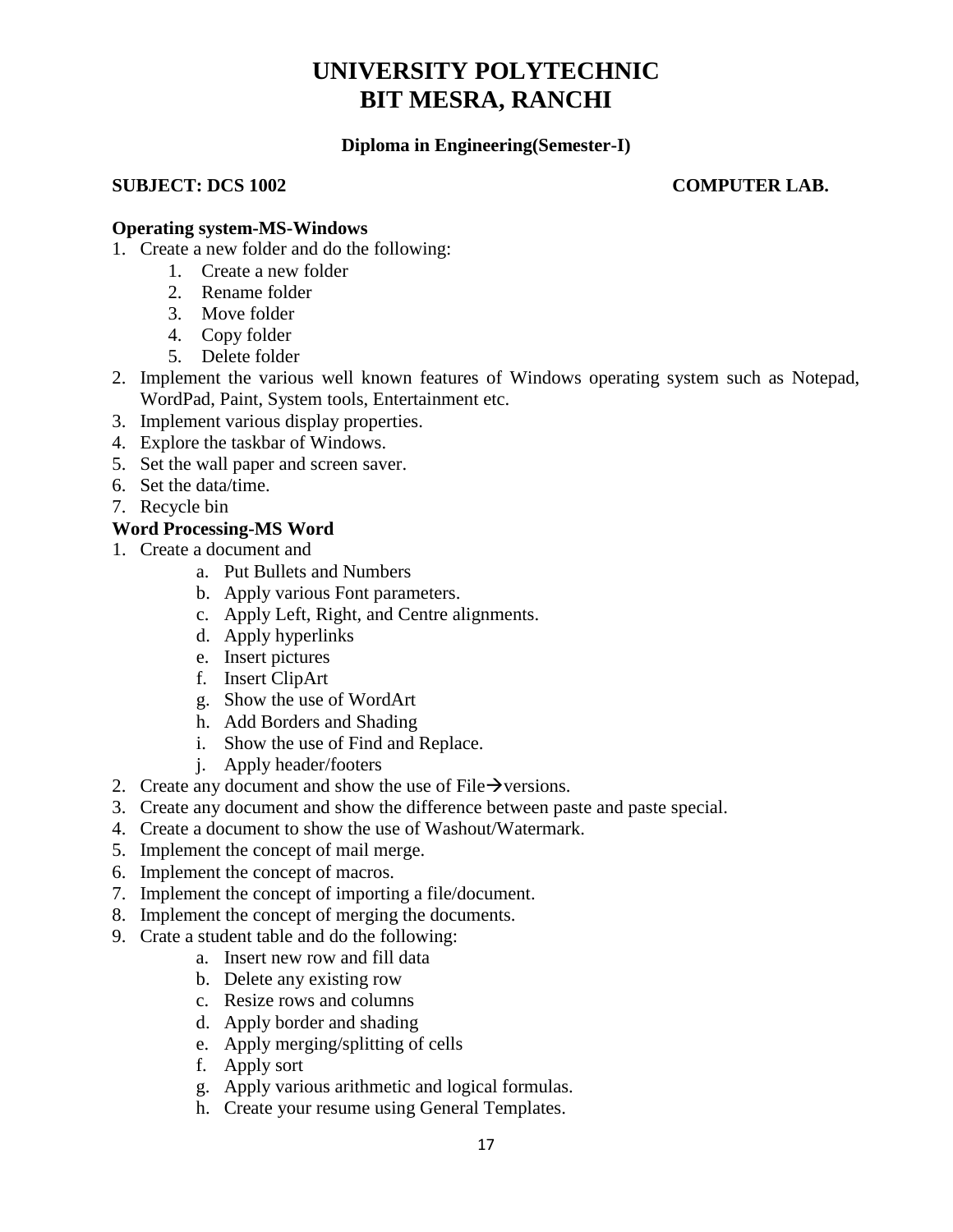#### **Spread sheet- MS-Excel**

- 1. Compute the division of each and every student of a class.
- 2. Generation of Electricity Bill
- 3. Generation of Telephone Bill
- 4. Generation of Salary statement of an employee
- 5. Generation of Mark Sheet of a student.
- 6. To compute mean/median/mode.
- 7. Generate graph to show the production of goods in a company during the last five years.
- 8. Compare the cost, overheads and sales figures of a company for last three years through appropriate chart.
- 9. Create any worksheet and apply various mathematical, statistical and financial functions.
- 10. Generate the following worksheet

| Roll No. | <b>Marks</b> |
|----------|--------------|
| 2050     | 67           |
| 2051     | 49           |
| 2052     | 40           |
| 2053     | 74           |
| 2054     | 61           |
| 2055     | 57           |
|          |              |

and do the following:

- a. Crate chart of the marks.
- b. Compute sum of marks using auto sum, auto calculate and sum function.
- c. Compute average of marks.
- d. Show pass or fail if marks are above 50 or less than 50
- e. Put header and footer in the spread sheet.

#### **Presentation software- MS-PowerPoint**

- 1. Make a presentation of College Education System using
	- a. Blank Presentation
	- b. From Design Template
	- c. From Auto Content Wizard
- 2. Make a presentation on "Wild Life" and apply the following:
	- a. Add audio and video effects
	- b. Apply various Color Schemes
	- c. Apply various animation schemes.
	- d. Apply Slide Show

#### **Database Management System MS-Access**

- 1. Create a Student database in Design View, by using Wizard, and by entering data.
- 2. Create a query on Student database in design view and by using wizard.
- 3. Create forms of Student database in design view and by using wizard.
- 4. Create reports of student database in design view and by using wizard.
- 5. Create data access pages of student database in design view and by using wizard.
- 6. Implement the concept of Macros in MS-Access.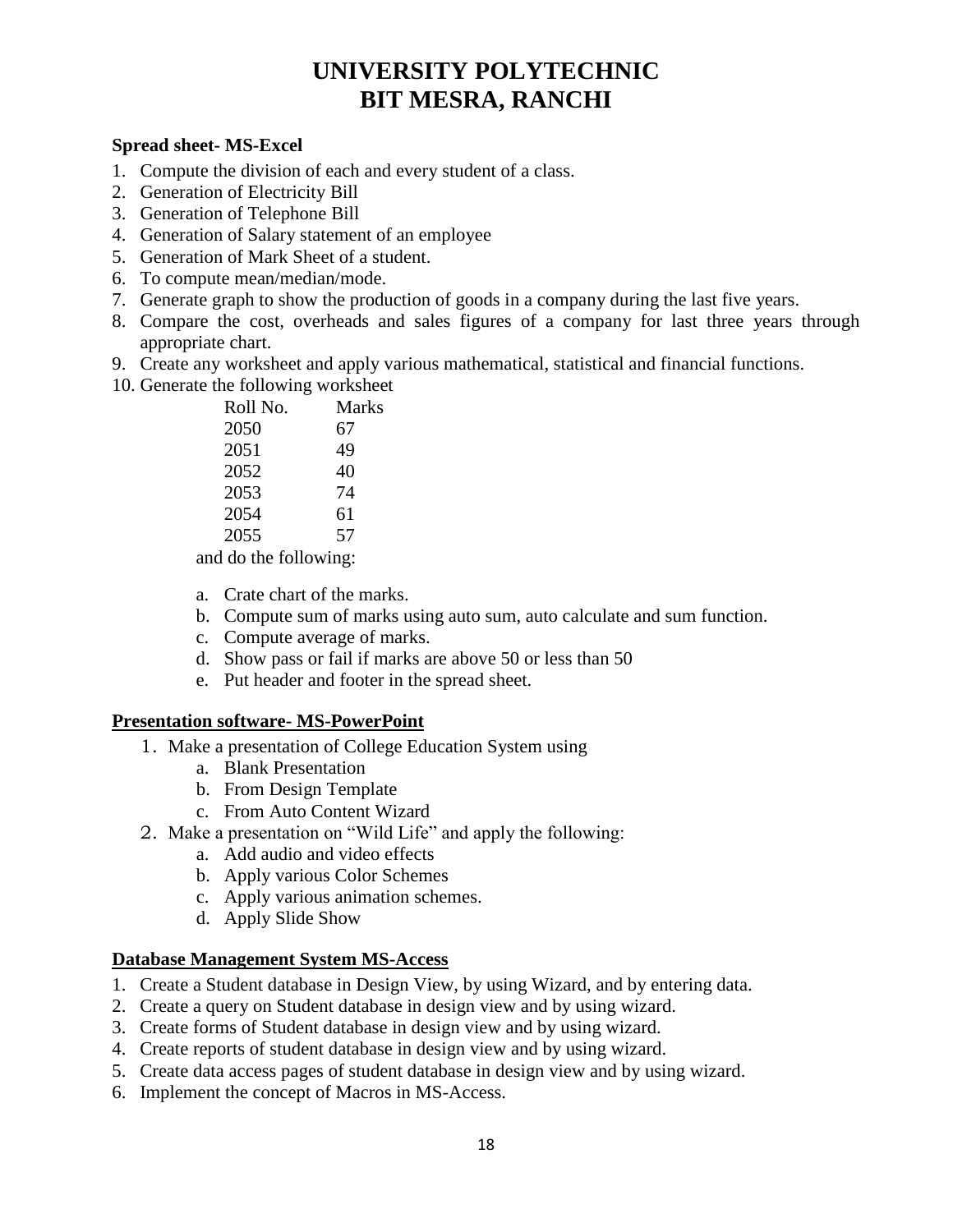## **Computer Network and Internet:**

- 1. Connect the Internet; open any website of your choice and save the Web Pages.
- 2. Search any topic related to your syllabi using any search engine and download the relevant material.
- 3. Send any greeting card to your friend.
- 4. Create your E-Mail ID on any free E-Mail Server.
- 5. Login through your E-Mail ID and do the following:
	- a. Read your mail
	- b. Compose a new Mail
	- c. Send the Mail to one person
	- d. Send the same Mail to various persons
	- e. Forward the Mail
	- f. Delete the Mail
	- g. Send file as attachment
- 6. Surf Internet using Google to find information about your state
- 7. Surf Internet using Google to find Tourism information about your state
- 8. Surf Internet using Yahoo to find Hotels around your state
- 9. Surf Internet using Google to find information about educational institutes for teaching M.S in comp science in India
- 10. Surf Internet using Google to find information about Indian Cricket team

## **Books/Referenced Books:**

- 1. Vikas Gupta, "Comdex Computer Course Kit", First, Dreamtech
- 2. Henry Lucas, "Information Technology for management", 7<sup>th</sup>, TMH
- 3. B. Ram, "Computer Fundamentals Architecture and Organisation", 3<sup>rd</sup>, New Age International Publisher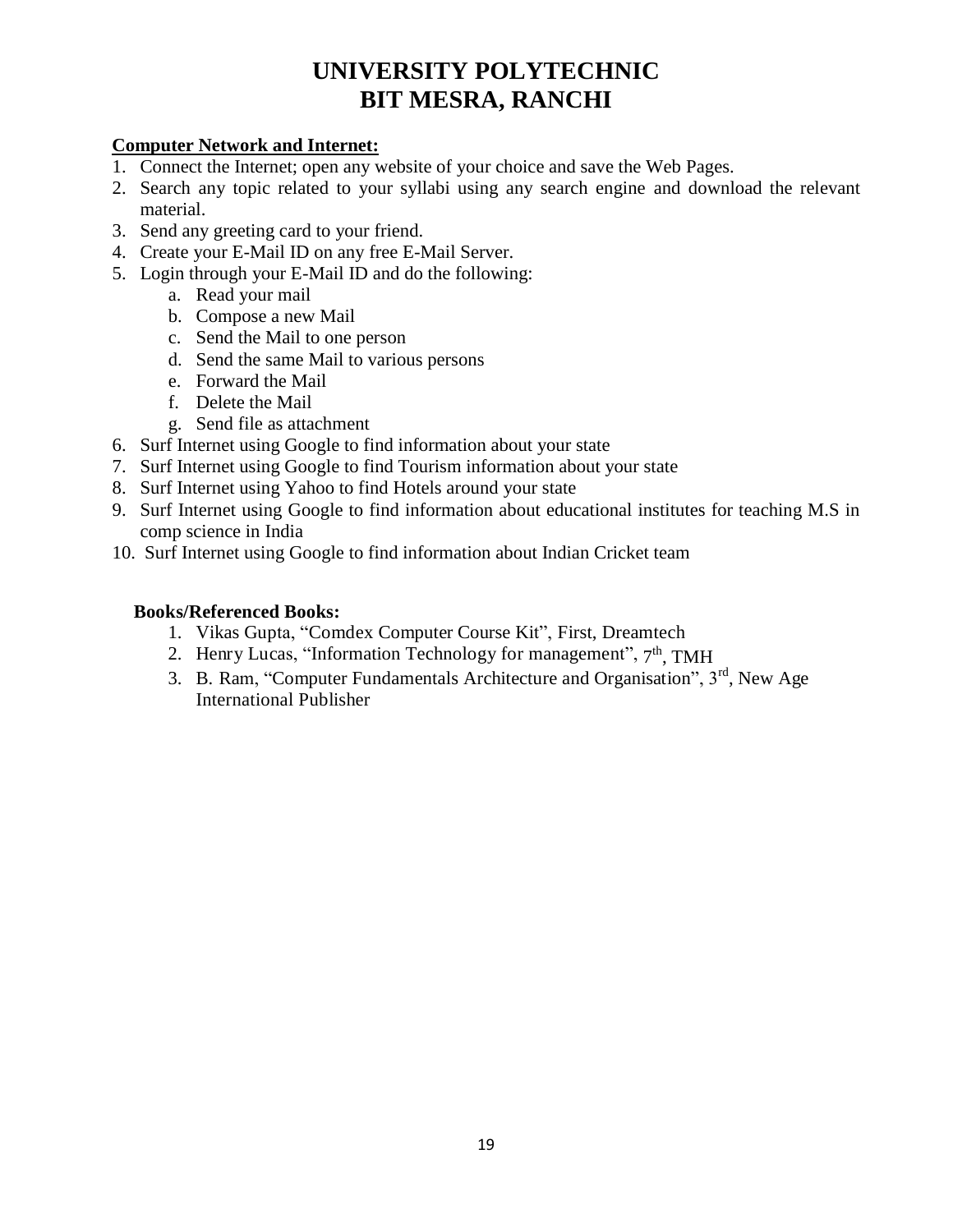## **Diploma in Engineering(Semester-I)**

### **SUBJECT: DMA 1002 WORKSHOP PRACTICE – I**

#### **Objective:**

The students will be able to

- 1. Read and interpret job drawing
- 2. Identify, select and use various measuring, holding, striking and cutting tools equipment
- 3. Operate and control different machines and equipment
- 4. Inspect and Make the job for specified dimensions
- 5. Adopt safety precaution while working on different machines

### **Details of Practical Contents:**

### 1. CARPENTRY SHOP

- o Demonstration of different wood working tools
- o Demonstration of different wood working processes like planning, marking, chiselling, grooving, turning of wood etc.
- o One simple joint involving any one joint like mortise and tenon dovetail, bridle, half lap etc.

### 2. WELDING SHOP

- o Demonstration of different wood welding tools / machines
- o Demonstration of Arc Welding, Gas Welding rebuilding of broken parts with welding etc.
- o One simple job involving butt and lap joint

### 3. FITTING SHOP

Demonstration of different fitting tools and drilling machine:

- o Demonstration of different operations like chipping, filing, drilling, tapping, cutting etc.
- o One simple fitting job involves practice of chipping, filing, drilling, tapping, etc.

### 4. SHEET METAL SHOP

- o Demonstration of different sheet metal tools/machines.
- o Demonstration of different sheet metal operations like sheet metal operations like sheet cutting, bending, edging riveting etc.
- o One simple job involving sheet metal operations and riveting.

### TEXT BOOKS:

- 1. S.K.Hazara Choudhary, "Workshop Technology", Media Promoters and Publishers
- 2. B.S.Raghuwanshi, "Workshop Technology", Dhanpat Rai & Sons
- 3. R.K.Jain, "Production Technology", Khanna Publishers
- 4. H.S.Bawa, "Workshop Technology", Tata McGraw Hill Publishers
- 5. S.K.Garg, "Workshop Technology", University Science press, Laxmi Publisher Pvt. Ltd.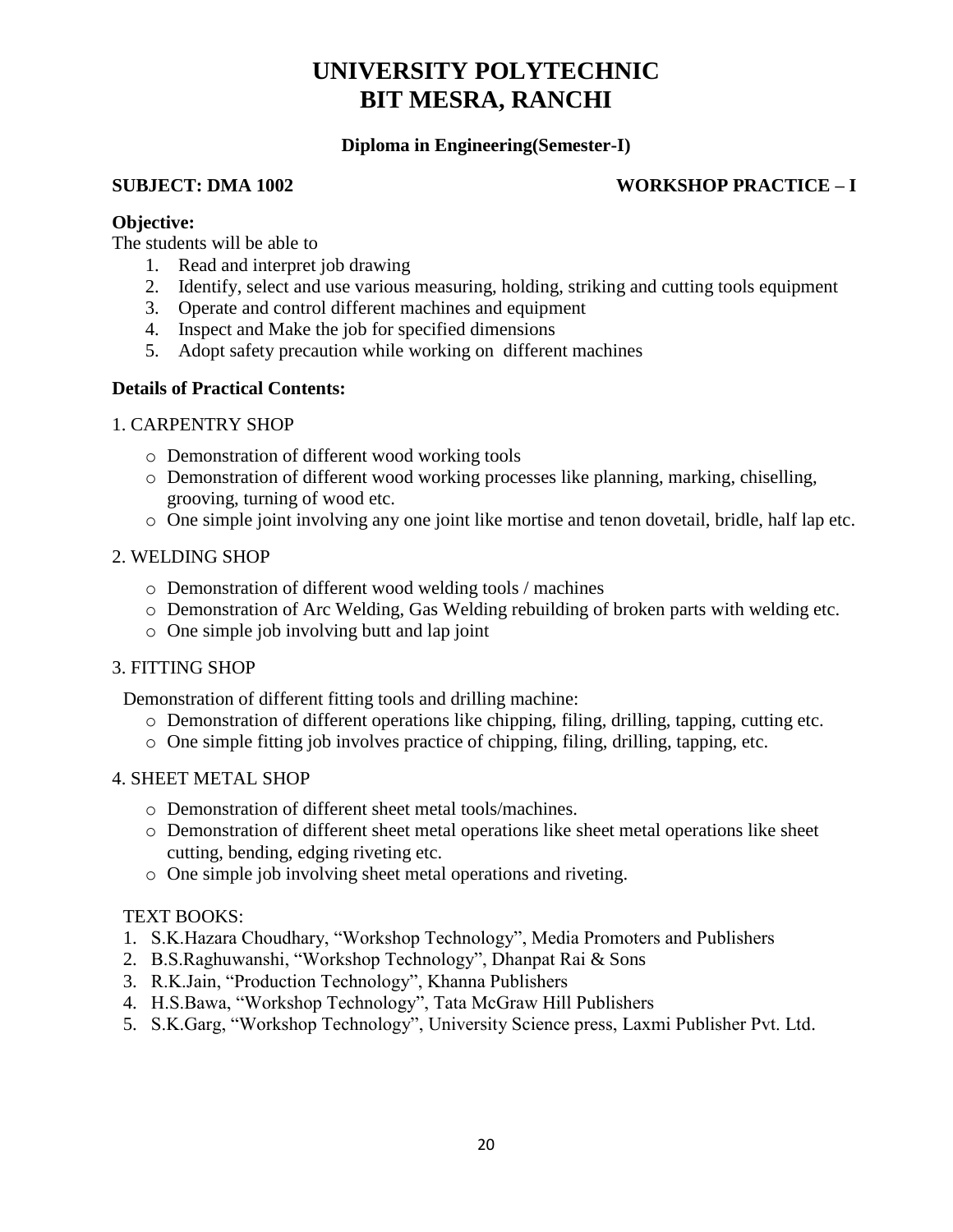# **SYLLABUS**

# **SEMESTER-II**

**(Common for all branches)**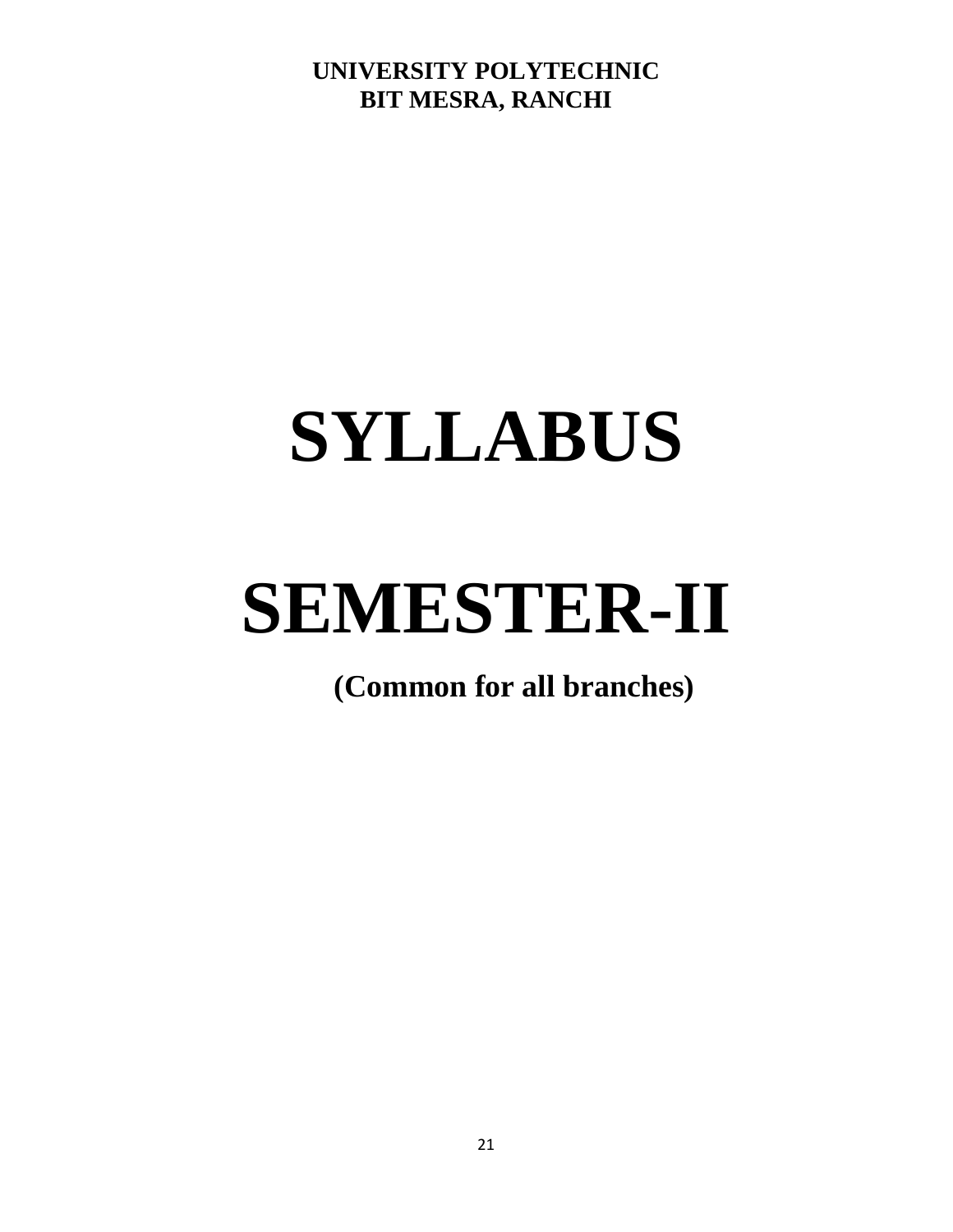Course Structure Second Semester

| <b>Subject Code</b> | <b>Subject</b>                        | <b>Theory</b> | <b>Tutorial</b> | Lab.                        | <b>Credit</b>  |
|---------------------|---------------------------------------|---------------|-----------------|-----------------------------|----------------|
| <b>DHE 2001</b>     | <b>Communication Skill</b>            | 2             |                 | $\Omega$                    | 3              |
| <b>DAM 2101</b>     | <b>Engineering Mathematics</b>        | 3             |                 | $\theta$                    | 4              |
| <b>DAC 2001</b>     | <b>Engineering Chemistry</b>          | 3             | $\Omega$        | $\Omega$                    | 3              |
| DAP 2001            | <b>Engineering Physics</b>            | 3             | $\overline{0}$  | $\Omega$                    | 3              |
|                     | <b>Fundamentals of Electrical and</b> |               |                 |                             |                |
| <b>DEC 2101</b>     | Electronics                           | 3             | $\Omega$        | $\Omega$                    | 3              |
| DAS 2102            | Applied Science Lab.                  | $\Omega$      | $\theta$        | 2                           |                |
| <b>DEC 2002</b>     | Electrical and Electronics Lab.       | $\Omega$      | $\Omega$        | $\overline{2}$              |                |
| <b>DMM 2002</b>     | <b>Engineering Graphics-II</b>        | $\Omega$      |                 | $\overline{2}$              | $\mathfrak{2}$ |
| <b>DHU 2002</b>     | Development of Life Skills-I          | $\Omega$      | $\Omega$        | $\overline{2}$              |                |
| <b>DHU 2004</b>     | <b>Professional Practices-I</b>       | $\Omega$      | $\theta$        | $\overline{2}$              |                |
| <b>DME 2004</b>     | <b>Workshop Practice-II</b>           | $\Omega$      | $\Omega$        | $\mathcal{D}_{\mathcal{L}}$ |                |
| DGA 2002/04/06/08   | PT and Games/NSS/NCC/CA               | 0             | $\Omega$        | $\overline{2}$              |                |
|                     | Periods per week                      | 14            | 3               | 14                          |                |
|                     | <b>Total credits</b>                  |               |                 |                             | 24             |
|                     | <b>Total Periods per week</b>         |               |                 |                             | 31             |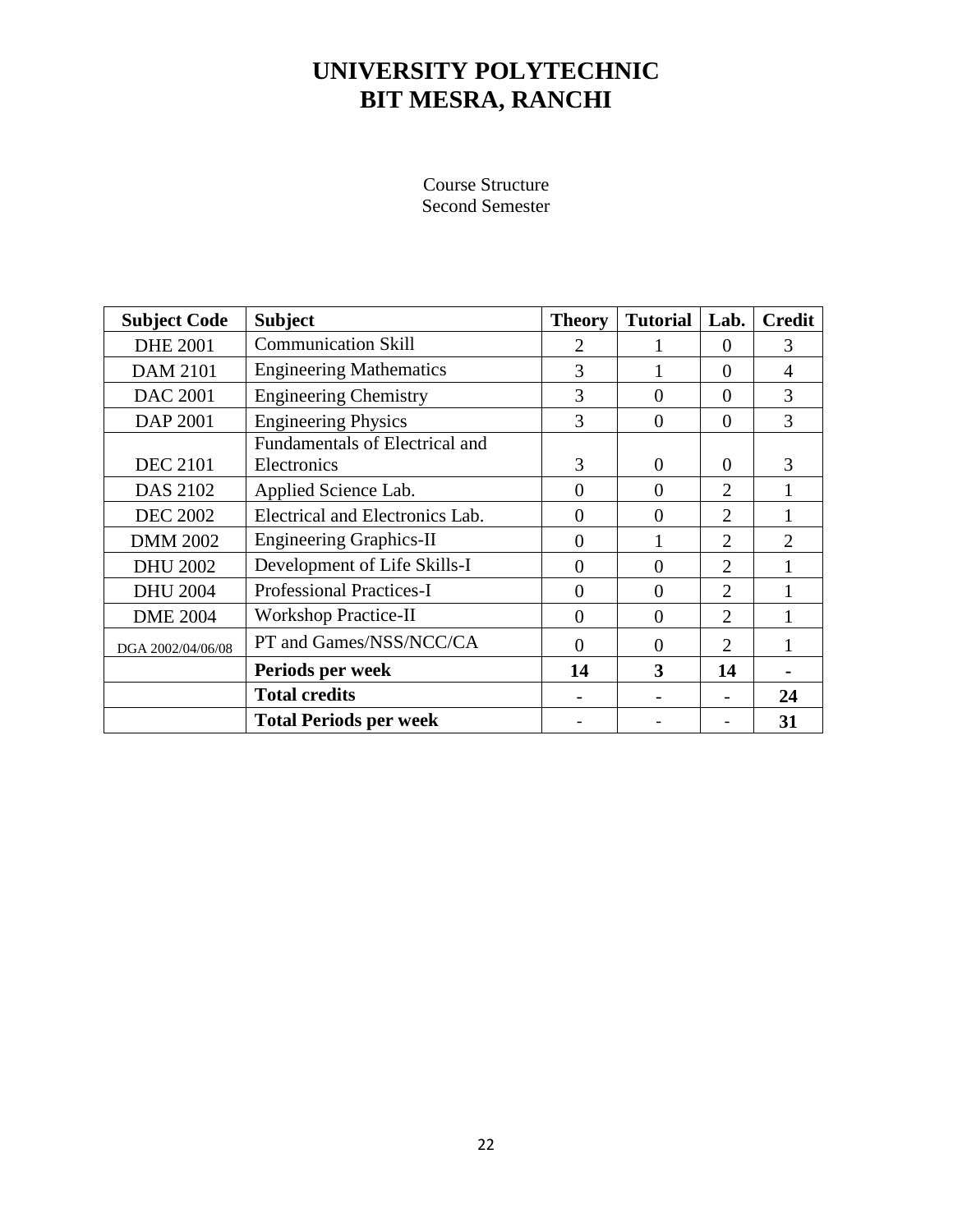### **Diploma in Engineering(Semester-II)**

### **SUBJECT: DHU 2001 COMMUNICATION SKILLS**

#### **Objective:**

- 1. Introduction to various Communication skills
- 2. To improve Students Personality
- 3. To motivate students to work in challenging situation with positive attitude

### **Module I:**

#### **Introduction to communication:**

The concept of Communication. Definition of communication process. Characteristics of communication

#### **Module II:**

**Types of communication** Formal- informal and Verbal-Non-Verbal Communication

### **Module III:**

## **Principals of effective communication:**

Definition of effective communication. Communication barriers & how to overcome them.

### **Module IV:**

**Soft Skills:** Definition of soft skills. Importance of soft skills.

### **Module V**:

#### **Presentation Skills:**

Structuring a presentation. Types and techniques of delivering presentation. Body language during presentation

#### **Assignments:**

1. Communication Situations (List of 5 Communication situations stating the type of communication

3. Barriers That Hinder a Particular Communication Situation. (State the type of barrier, and how to overcome them).

#### **Reference Books:**

1. Effective Technical Communication: M.A. Rizvi (2007), Tata McGraw-Hill.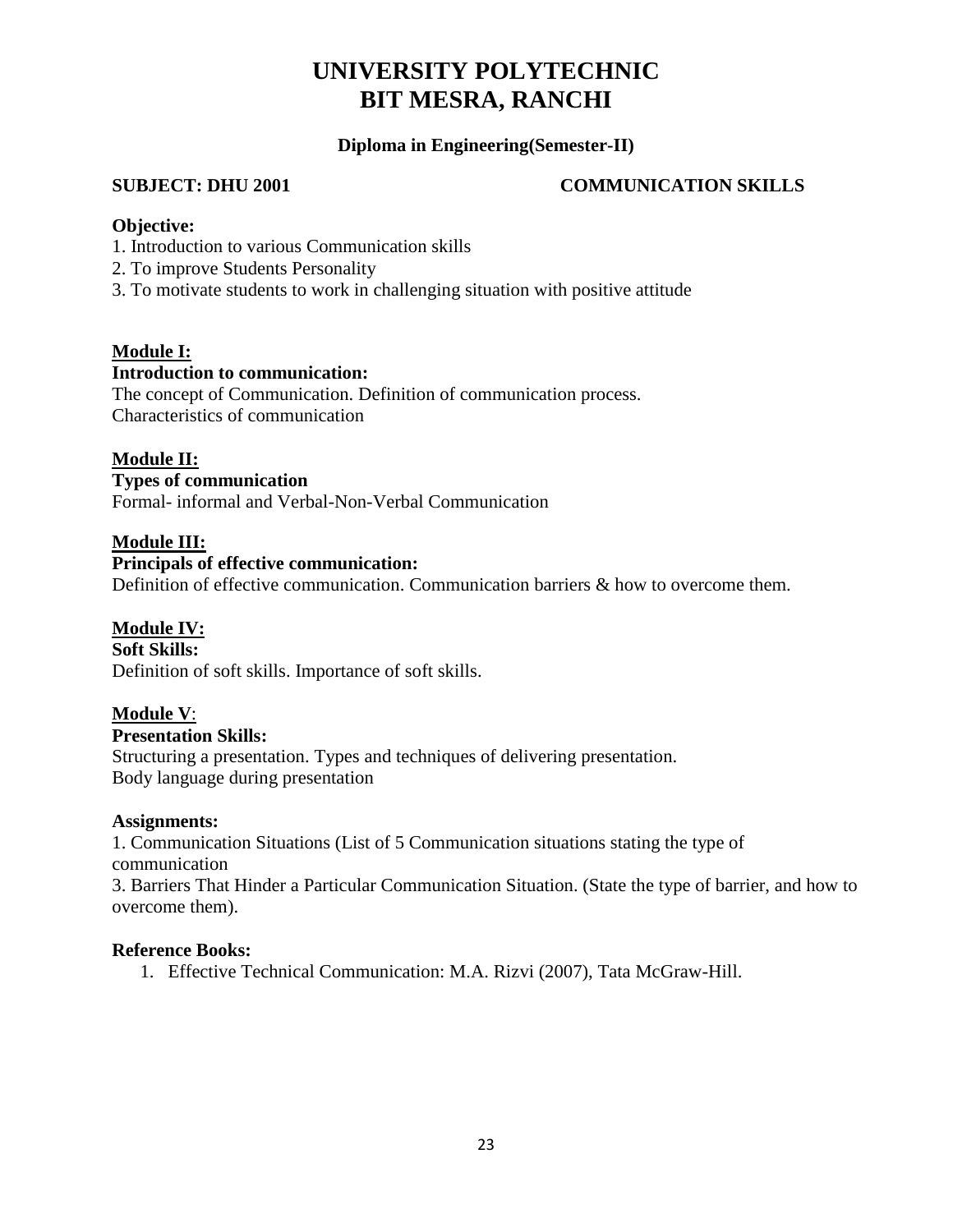#### **Diploma in Engineering (Semester-II)**

#### **SUBJECT: DAM 2101 ENGINEERING MATHEMATICS**

#### **Objective:**

Students will perceive mathematical concepts, principles, and different mathematical methods prerequisite for studying other subjects in engineering fields. Students are going to learn the following topics:

- Circular Trigonometric and Complex functions.
- Little deeper idea of continuity and differentiability.
- Basic geometric and physical applications of calculus.
- Detailed idea of Integral Calculus.
- Basic three-dimensional geometry of straight line and plane.

#### **Module-I:**

#### **Trigonometric and Complex Functions**

Solution of Triangles. Inverse Trigonometric Functions.

Polar from of Complex Numbers, De-Moivre's theorem and related problems. Exponential and Circular functions of Complex variables, and Euler's Theorem.

#### **Module-II:**

#### **Continuity and Differentiability**

Continuity and differentiability, derivative of composite functions, chain rule, derivatives of inverse trigonometric functions, derivative of implicit functions. Concept of exponential and logarithmic functions. Derivatives of logarithmic and exponential functions. Logarithmic differentiation, derivative of functions expressed in parametric forms. Second-order derivatives.

#### **Module-III:**

#### **Applications of Derivatives**

Rolle's and Lagrange's Mean Value Theorems (without proof) and their geometric interpretation. Rate of change of bodies, increasing/decreasing functions, tangents and normals, use of derivatives in approximation, maxima, and minima (first derivative test motivated geometrically and second derivative test given as a provable tool).

#### **Module-IV:**

#### **Integration**

**Indefinite Integral:** Integration as inverse of differentiation. Integration of algebraic and trigonometric functions. Integration by substitution, partial fractions and by parts. **Definite Integral:** Fundamental theorem of calculus (without proof), basic properties of definite integral and evaluation. Application of finding the area of simple curves.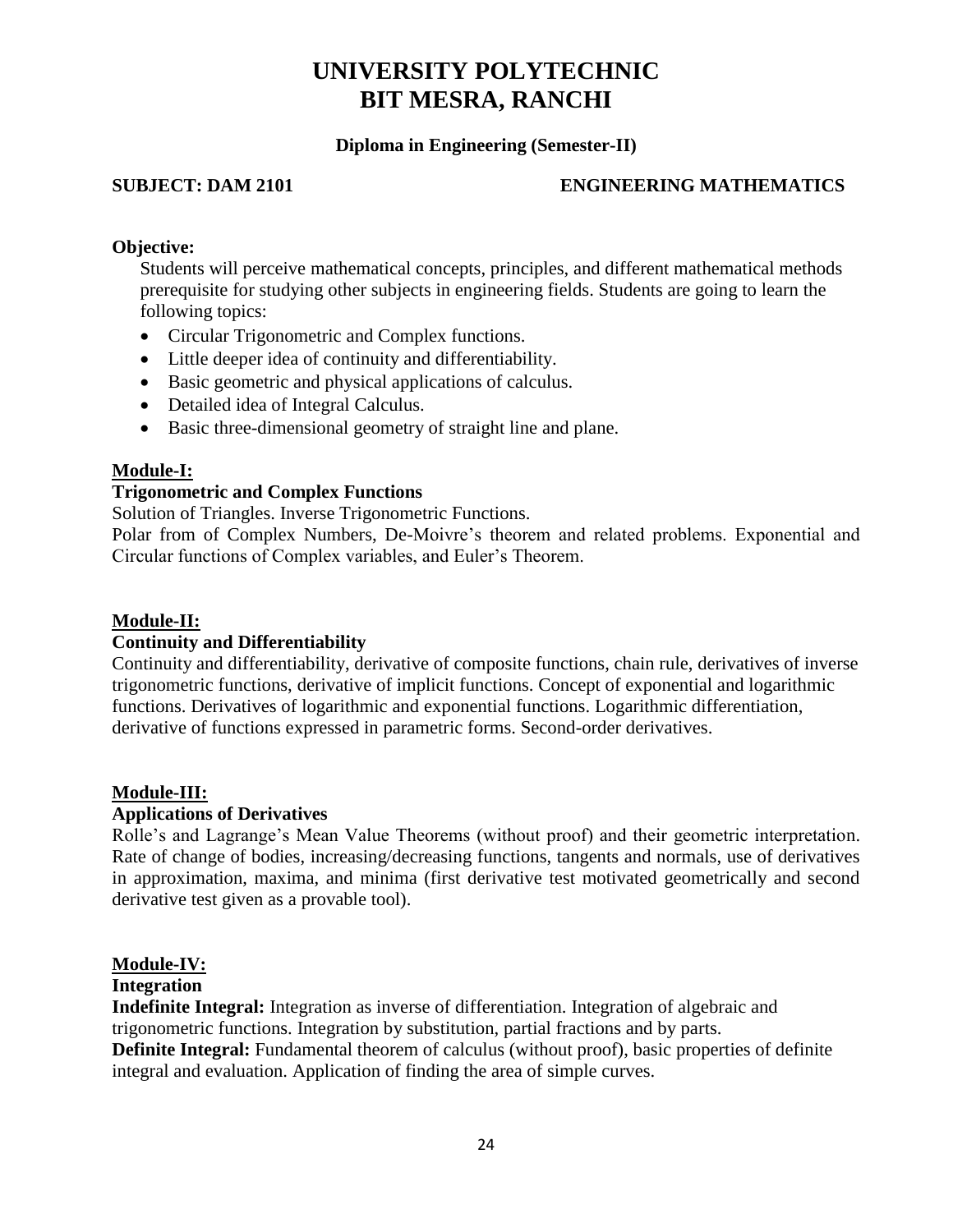#### **Module-V:**

#### **3-D Coordinate Geometry**

**Straight line in space:** Direction cosines and direction ratios. Cartesian and vector equation of a line, coplanar and skew lines, shortest distance between two lines.

The plane: Cartesian and vector equation of a plane. Angle between two lines, two planes, a line and a plane. Distance of a point from a plane.

#### **Textbooks:**

1. R. S. Agarwal, "Senior Secondary School Mathematics for Class 11", Bharati Bhavan Publishers & Distributers.

2. R. S. Agarwal, "Senior Secondary School Mathematics for Class 12", Bharati Bhavan Publishers & Distributers.

3. N.P. Bali and Manish Goyal, "A Textbook of Engineering Mathematics", Laxmi Publications Pvt. Ltd.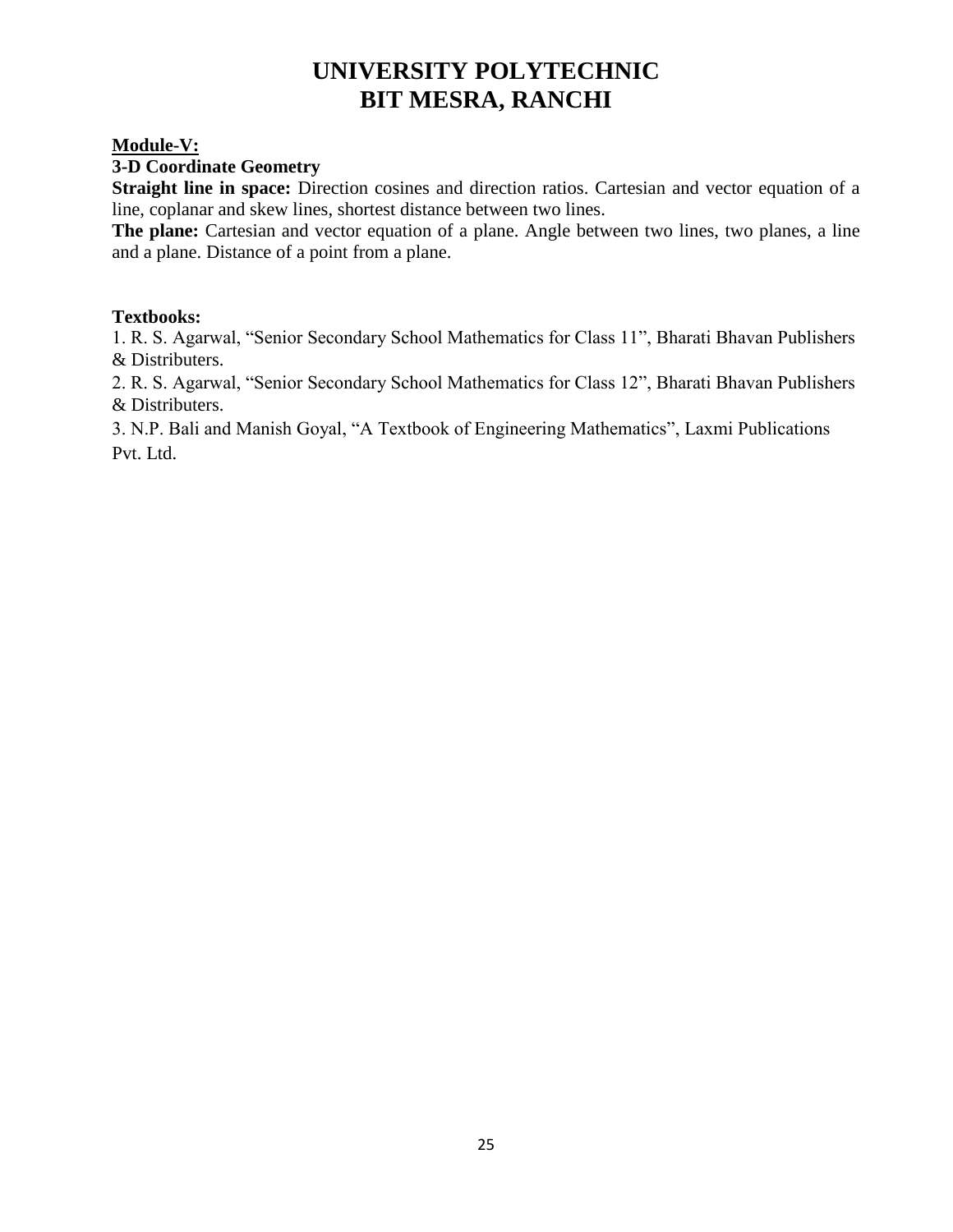**Diploma in Engineering(Semester-II)**

#### **SUBJECT: DAC 2001 ENGINEERING CHEMISTRY**

**Objective:**

### **Module I:**

#### **Water Technology:**

Hardness of water – temporary and permanent, action of soaps and detergents. Water treatment- Lime soda, Zeolite and Ion exchange methods. Boiler feed water, scale formation, priming and foaming as troubles and remedial measures.

### **Module II:**

### **Concepts of Polymers and plastics:**

Polymers and its applications, Addition & condensation polymers, Thermosetting and thermoplastic with examples, Natural and artificial rubbers, vulcanization.

#### **Module III:**

#### **Metallurgical operations:**

Mineral, ores, gangue flux and slag. General methods of Extraction, refining of Metal from Ores, annealing. Ores extraction and properties of Fe, Al and Cu. Important alloys and its applications (Steel, Brass & Bronze).

### **Module IV:**

#### **Corrosion:**

Corrosion – Definition, types of Corrosion - Dry or chemical Corrosion and Wet or electrochemical Corrosion, Rusting of iron, Pitting Corrosion, Waterline Corrosion and Stress Corrosion, Factor affecting Corrosion, prevention and protection.

#### **Lubricants:**

Lubricants, classification of lubricants, Characteristics of Lubricants such as (viscosity, viscosity index, oiliness, volatility, flash point and fire point, pour point & cloud point) Mechanism of lubrication, Emulsification, selection of lubricant for various types of machines.

### **Module V:**

#### **Fuels:**

Conventional and non-conventional source of energy, calorific value, Coal- classification, proximate and ultimate analysis, coal carbonization, Petroleum – classification, refining, fractional distillation, cracking, Gasoline and diesel fuels- their properties, knocking, octane number & cetane number. Gaseous fuels – Producer gas, water gas, L.P.G., C.N.G. & biogas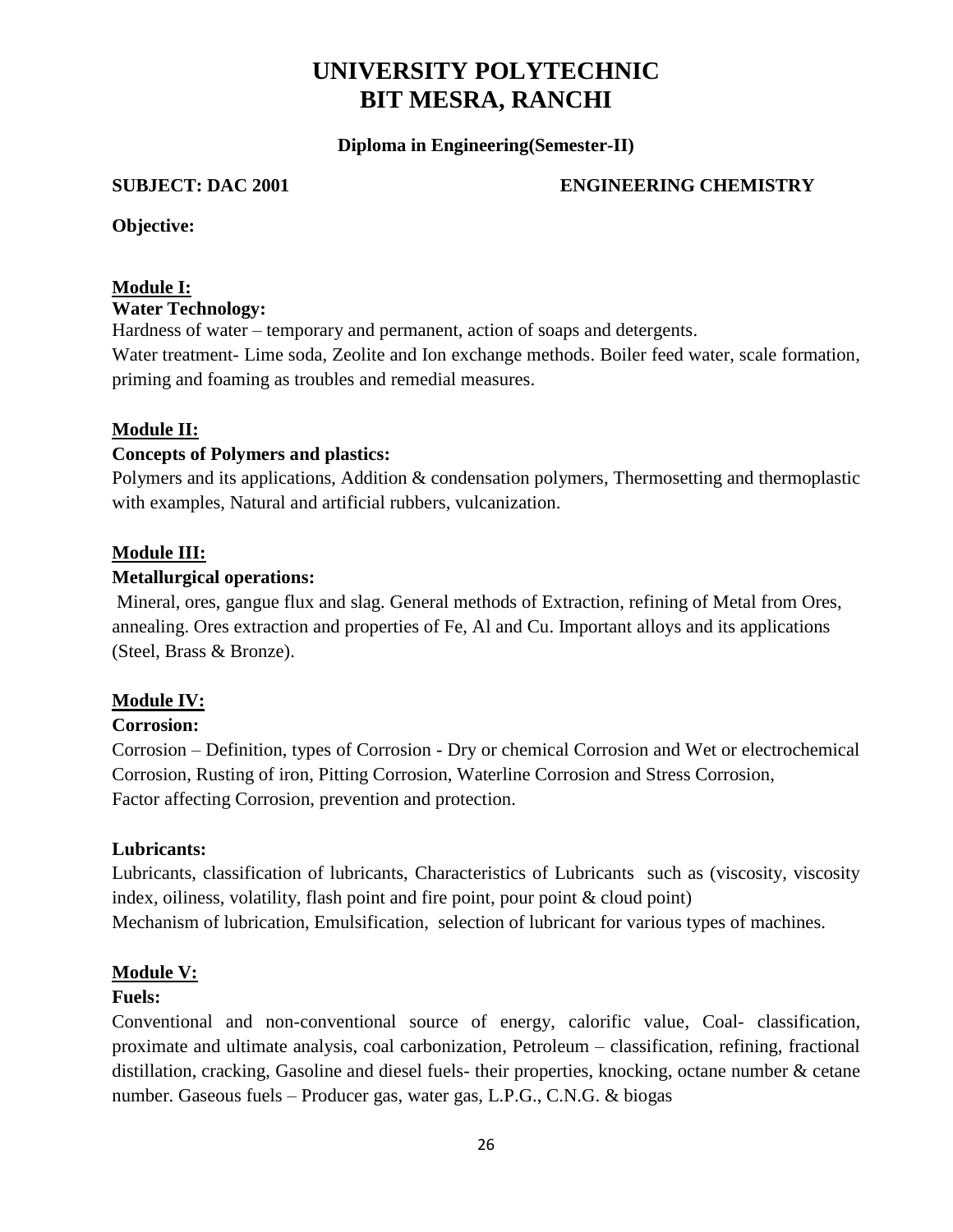## **Text and reference Books:**

- Shashi Chawla, "A Text Book of Engineering Chemistry"
- Jain and Jain, "Engineering Chemistry"
- "Comprehensive Chemistry XII", Laxmi Publications
- Dara, "Engineering Chemistry"
- O. P. Agrawal, "Engineering Chemistry"
- M. M. Uppal, "Engineering Chemistry"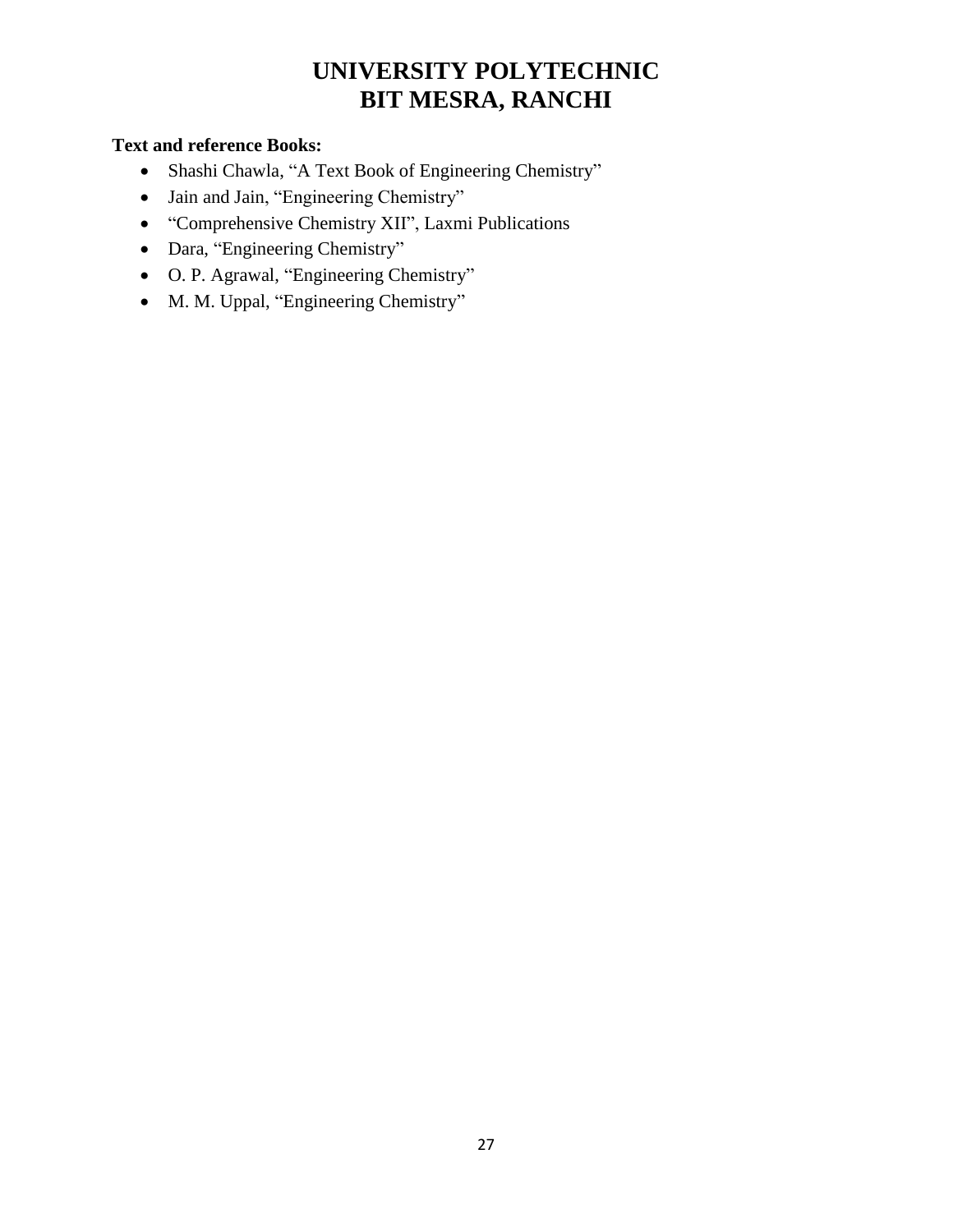## **Diploma in Engineering(Semester-II)**

## **SUBJECT: DAP 2001 ENGINEERING PHYSICS**

#### **Objective:**

The Student will be able to understand concept of:

- 1. Waves and Sound
- 2. Light
- 3. Current Electricity& Electrostatics
- 4. Magnetism and Electromagnetic induction
- 5. Modern Physics

### **Module I:**

#### **Waves and Sound:**

Types of waves-Electromagnetic waves & Mechanical wave, transverse waves and longitudinal waves, Terminology-Amplitude, Wave Length, Time period, frequency, crest and trough, relation between frequency & Wave length Superposition of waves, Speed of sound in a gaseous medium-Newton's Formula and Laplace's correction (Derivation), Definition of Doppler Effect, Acoustics of Buildings, Reverberation, Pitch, Echoes, Loudness, Beats, Simple problems.

## **Module II:**

#### **Light:**

Reflection & Refraction of light, Laws of reflection and refraction, critical angle, Total Internal Reflection, Derivation of prism formula, Dispersion with a prism, Interference of light-Path difference, Expression for fringe width in Young's double slit experiment, Photometry (Intensity of illumination, Inverse square law), Speed of light in vacuum and media, Simple Problem.

#### **Module III:**

### **Current Electricity:**

Definitions of Conductor, Semiconductor, Insulator, Electric charge, current, Resistance, e.m.f., Ohm's Law, Resistances connected in series and parallel, Galvanometer, Ammeter, Voltmeter, Conversion (galvanometer to ammeter and galvanometer to voltmeter), Heating effect of current (Joule's law), Wheatstone bridge, Electric power and energy, Simple Problem. **Electrostatics:** Coulomb's Law, Electric field and Potential difference, Electrical field due to a point charge and a line charge, Electric dipole and Electric dipole moment, Simple Problem.

#### **Module IV:**

#### **Magnetism and Electromagnetic induction**

Magnet and their properties, Magnetic moment, Magnetic field and lines of force, Magnetic force on a current carrying wire, Biot-Savart's law, Magnetic field due to infinitely long straight conductor, Magnetic field due to a circular current-carrying coil and solenoid, Earth's magnetic field and its three parameters, Faraday laws of Electromagnetic induction, Simple Problem.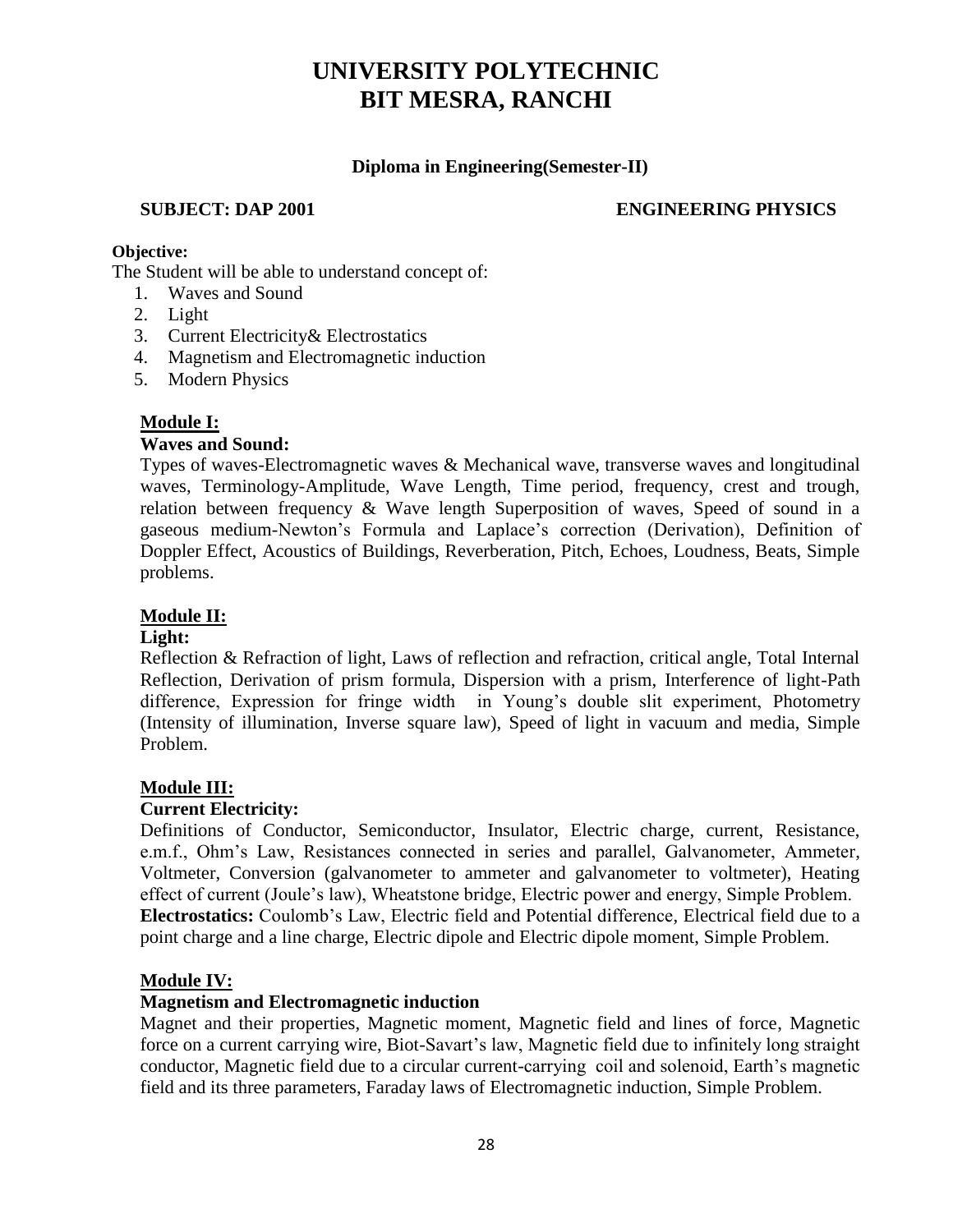## **Module V:**

#### **Modern Physics:**

Plank's hypothesis, properties of photons, Photoelectric effect, X-rays (Production and applications), Radioactivity (Alpha, Beta and Gamma rays), Laser (Introduction, Characteristics and Applications).

#### **Reference and Text Books:**

- 1. Physics-I, Tata McGraw-Hill raw-Hill, Publication New Delhi, By V. Rajendran
- 2. Engineering Physics, Bhanpat Rai Publication, New Delhi by R.K. Gaur and S.L. Gupta
- 3. Concepts of Physics by H.C Verma, Volume-II
- 4. Modern's ABC of Physics for Class XII
- 5. Physics for Class XII, Tata McGraw-Hill raw-Hill, Publication by N.K.Bajaj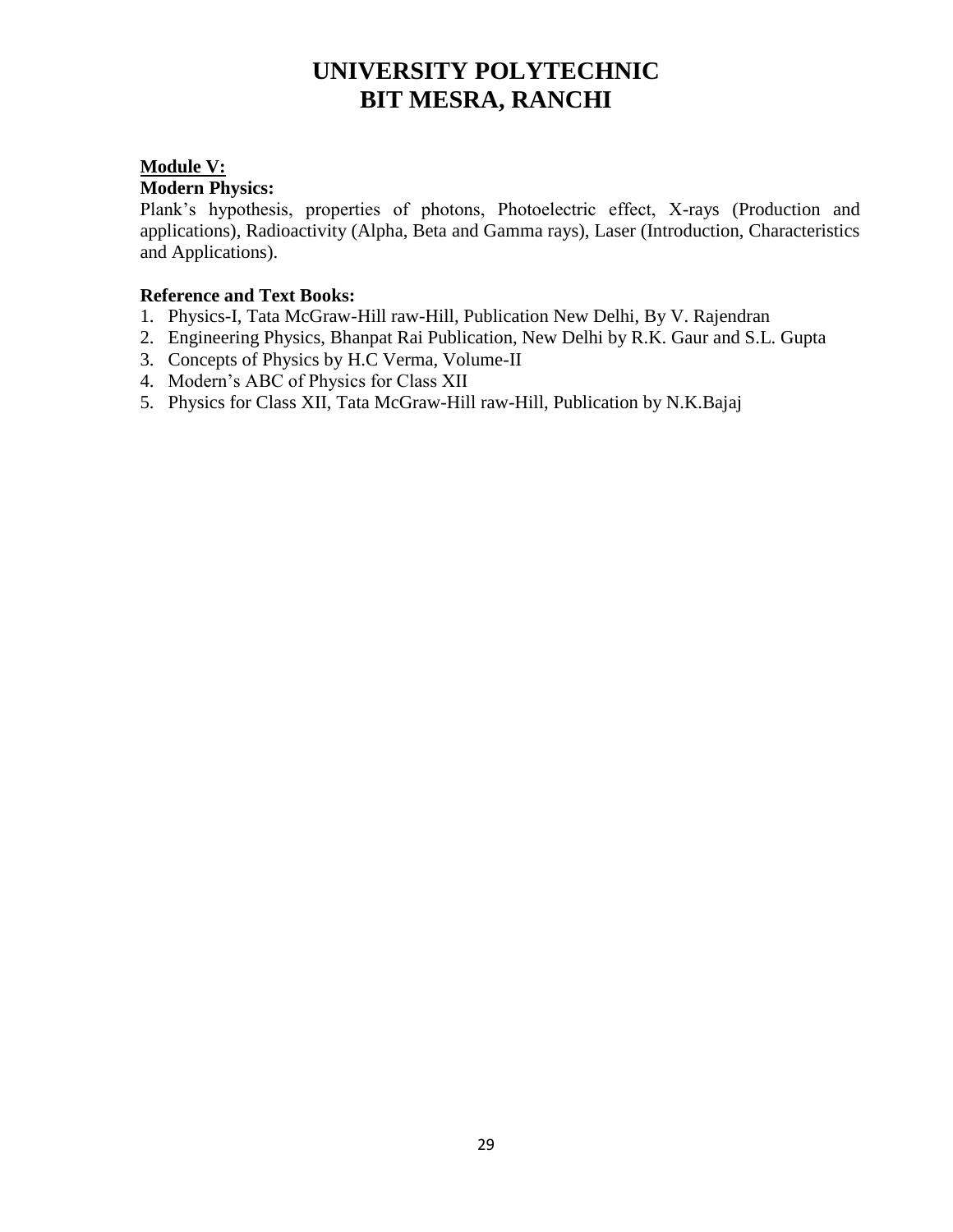#### **Diploma in Engineering (Semester-II)**

#### **SUBJECT: DEC 2101 FUNDAMENTALS OF ELECTRICAL & ELECTRONICS**

Objective: Students will be able to

- 1. Develop the essential skills for understanding and interpreting DC circuits.
- 2. Learn and analyze AC circuits.
- 3. Acquire necessary ability to distinguish between various semiconductor materials and devices.
- 4. Learn and appreciate the operation and applications of BJT
- 5. Learn and apply logic gates to realize simple digital operations.

### **MODULE 1**

**Electrical elements their classification and characteristics:** Resistance, Inductance, Capacitance, voltage source, current source. Series & Parallel connection of resistance and capacitance, Ohms Law, Kirchoff's Laws, current and voltage division rule.

### **MODULE 2**

**Network Theorems:** Thevenin's, Norton's, Superposition and Maximum Power Transfer theorems; with numerical problems.

#### **MODULE 3**

**AC single phase circuit:** Common signals & their wave form, RMS & Average value, form factor, phasor quantities, impedance, power, power factor, active, reactive and apparent power. **AC three phase system**, comparison between single phase and three phase.

**Safeties in electrical system**: Fuse, Circuit Breaker, Switches, Connectors, Relays, Wires/ Cables and Earthing.

#### **MODULE 4**

**Classification of materials:** Energy bands, Forbidden band, Conductor, Semiconductor, Insulator. **Introduction to semiconductor**: Intrinsic & Extrinsic, PN junction, Diode characteristic Zener diode, V-I characteristics, Applications of Zener diode.

Introduction to BJT: Concept of transistors as two junction, three terminal device with two current carriers; PNP and NPN transistors, their symbols and mechanism of current flow; Explanation of fundamental current relation.

### **MODULE 5**

**Introduction to digital electronics:** Concept of positive logic and negative logic; Definition, symbol and truth tables of Basic Gates, Universal Gates & Special Gates.

### **Text/Reference Books:**

- 1. Basics of Electrical, Electronics and CommunicationEngineering-K.A.NAVAS & T.A.Suhail , Rajath Publishers, Kochi.
- 2. Fundamental Electrical and Electronic Principles (Third Edition)- Christopher R Robertson, Newnes, Elsevier
- 3. Basic Electronics & Linear Circuits-N.N.Bhargava, D.C. Kulashreshtha, S.C. Gupta- TTTI Chandigharh, TMH.
- 4. Electronic Devices & Components- Allen Mottershead, PHI.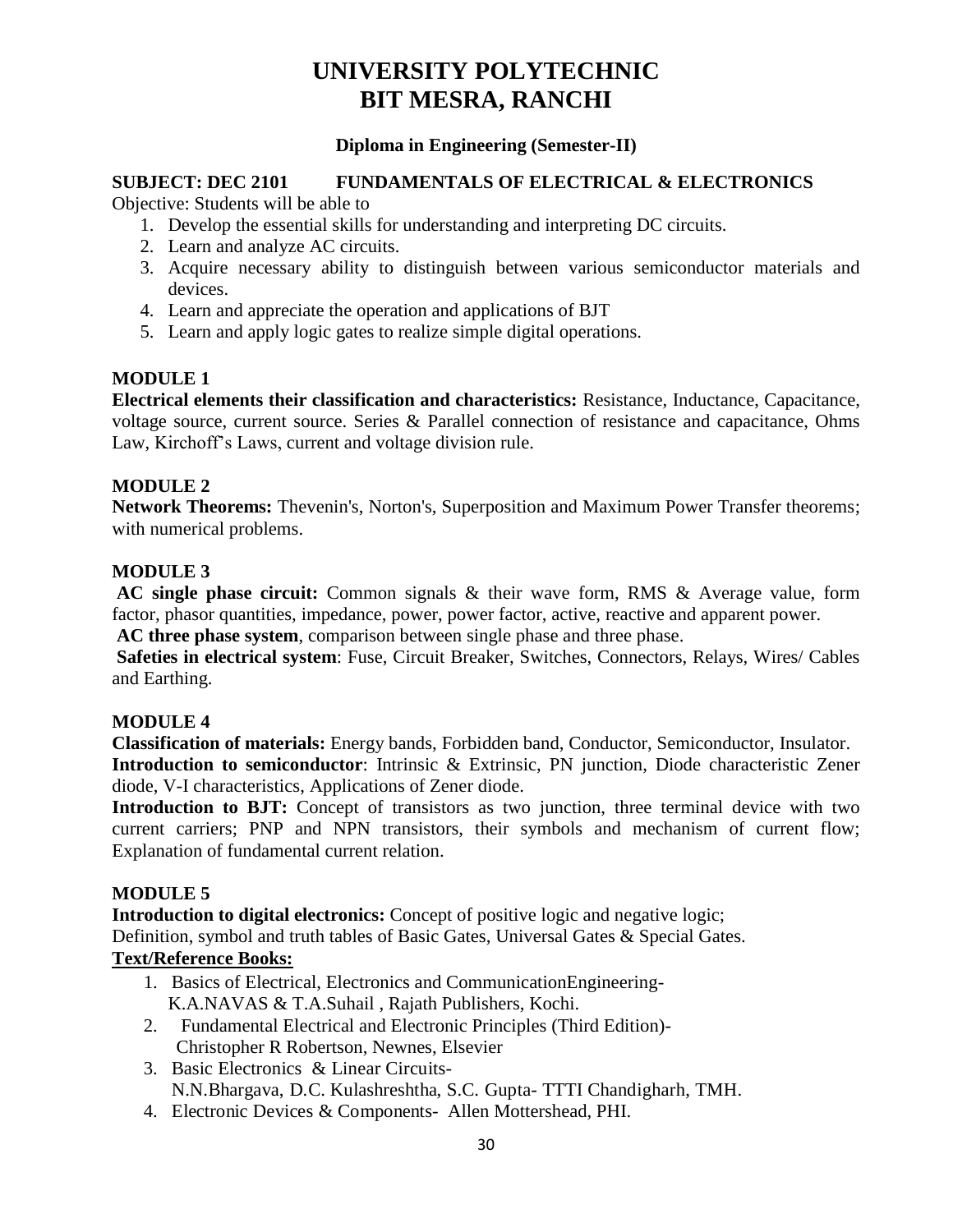#### **Diploma in Engineering(Semester-II)**

#### **SUBJECT: DAS 2102 APPLIED SCIENCE LAB.**

#### SECTION – A (APPLIED PHYSICS)

#### LIST OF EXPERIMENTS

- 1. To study the compression / Extension of helical spring and to find the stiffness and modulus of rigidity.
- 2. To determine the effort required to raise various loads using the Screw Jack apparatus.
- 3. To determine the coefficient of static friction and its range between any two given material surfaces with the help of an inclined plane.
- 4. To study current voltage relationship (Ohm's Law) by using an Ammeter & Voltmeter and also plot the graph between current & Voltage.
- 5. To use a Wheat-Stone bridge (meter-bridge) for finding an unknown resistance.
- 6. To determine the refractive index of material (glass) of the given prism.
- 7. To verify Hooke's Law by Searle's method and to calculate Young's modulus of elasticity of steel wire.
- 8. To determine the thermal conductivity of a bad conductor by Lee's method.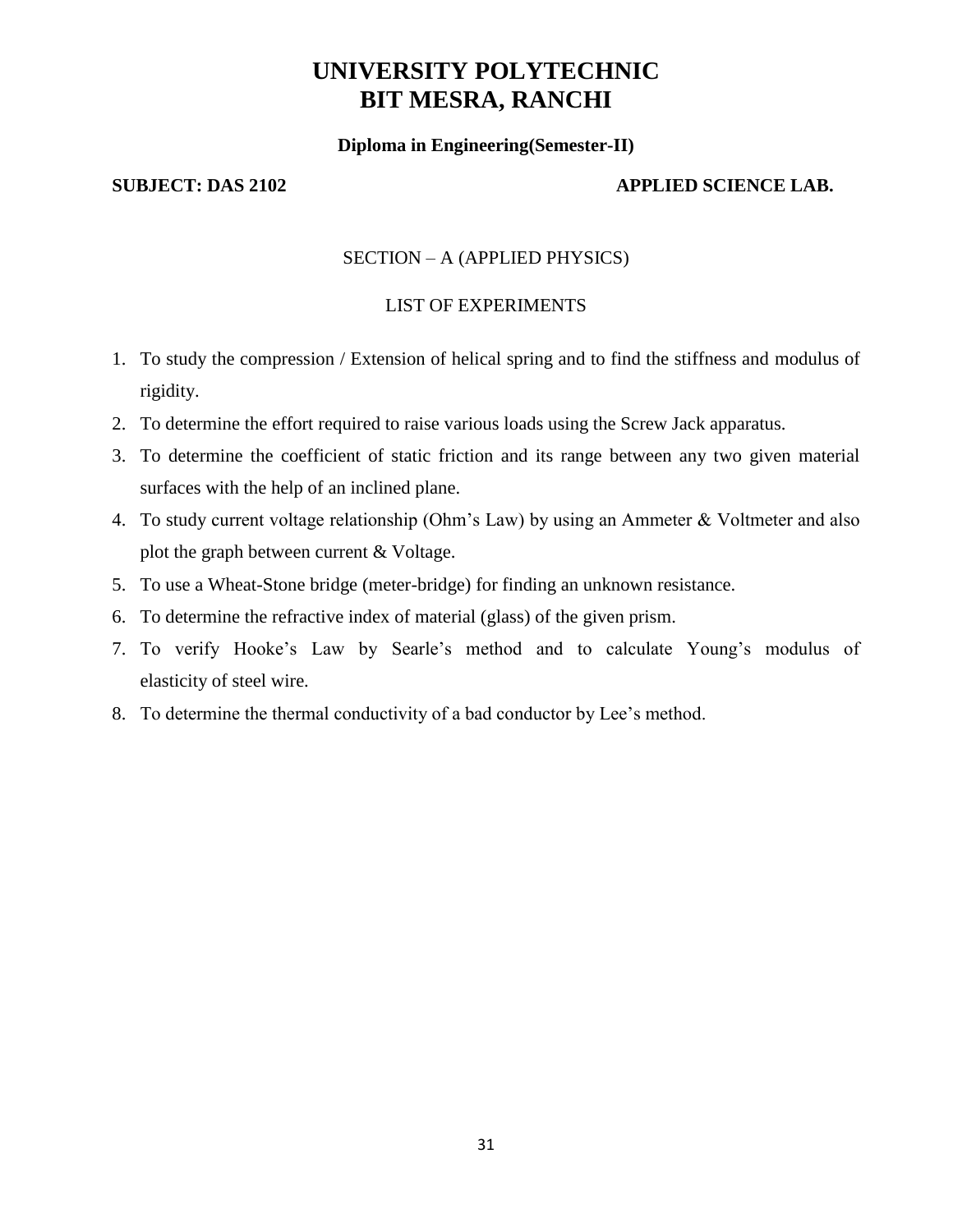#### SECTION – B (APPLIED CHEMISTRY)

- 1. To determine the carbonate hardness of given water sample.
- 2. To determine the non-carbonate hardness of given water sample.
- 3. To determine the total hardness of given water sample by EDTA method.
- 4. To determine the alkalinity of given water sample.
- 5. To determine neutralization point of acetic acid (weak acid) and ammonium hydroxide (weak base). Calculate normality and strength of acetic acid.
- 6. To determine the viscosity of given oil in Redwood-1 under ambient conditions and then the absolute viscosity.
- **7.** To determine acid value of given lubricant.
- 8. To determine the strength of given hydrochloric acid solution by titrating it against sodium hydroxide solution by using pH meter.
- 9. To determine the equivalent point of precipitation titration of  $BaCl<sub>2</sub>$  with  $H<sub>2</sub>SO<sub>4</sub>$  using conductivity meter. To find the normality and strength of BaCl<sub>2</sub> solution.
- 10. To verify Faraday's second law of electrolysis.

#### **Study Resources:**

- 1. Shashi Chawla, "Essential of Experimental Engineering Chemistry"
- 2. S. K. Bhasin & Sudha Rani, "Laboratory Manual on Engineering Chemistry"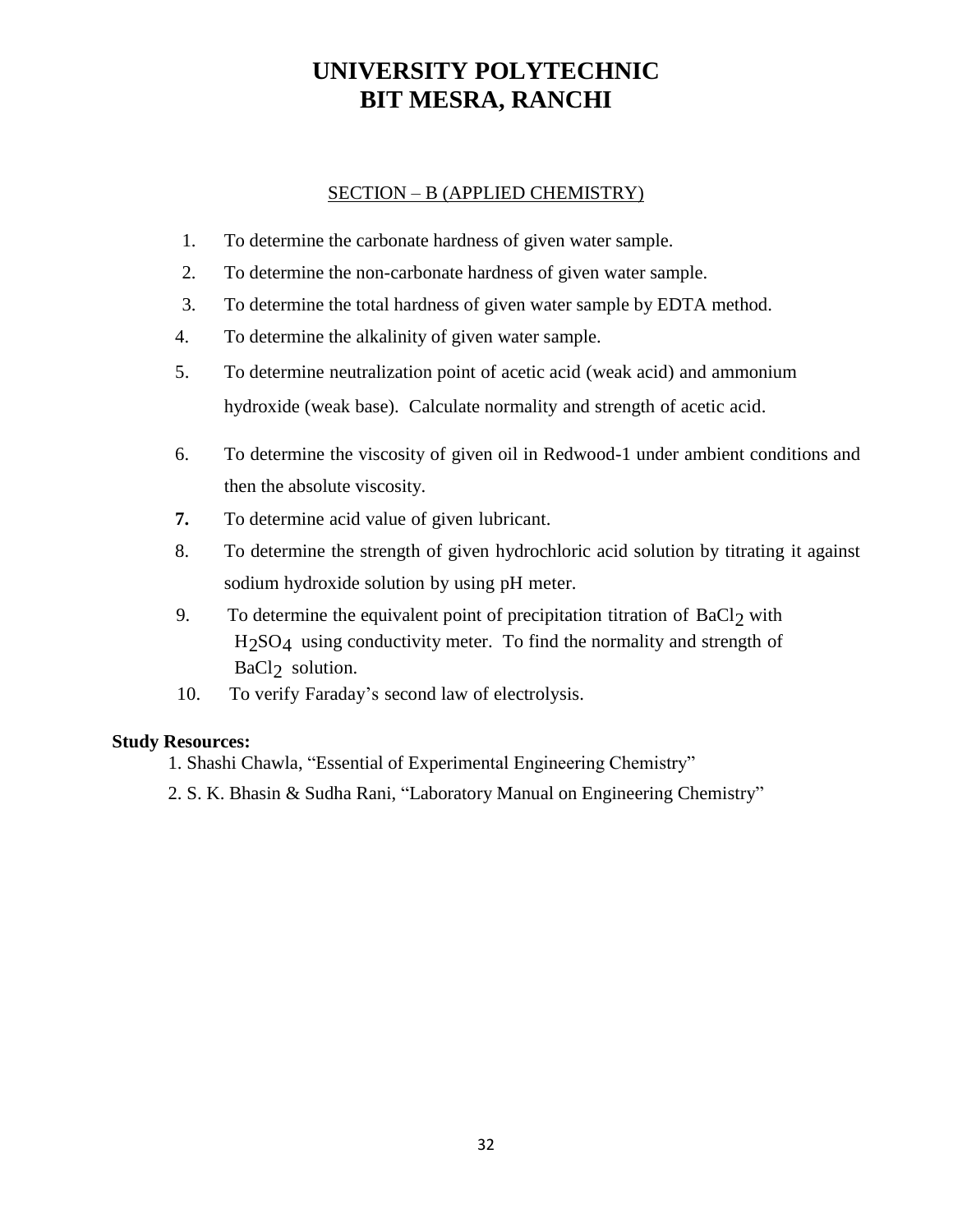#### **Diploma in Engineering (Semester-II)**

#### **SUBJECT: DEC 2002 ELECTRICAL AND ELECTRONICS LAB.**

#### **List of Experiments:**

- 1. Study of various Passive components.
- 2. Measurement of resistances using multimeter and verification using color codes.
- 3. Measurement of resistances in series.
- 4. Measurement of resistances in parallel.
- 5. Measurement of capacitance.
- 6. Measurement of capacitances in series.
- 7. Measurement of capacitances in parallel.
- 8. Forward & Reverse characteristics of diode
- 9. Forward & Reverse characteristics of Zener diode.
- 10. Zener Diode Regulator.
- 11. Identification of Transistors.
- 12. Study of transistors using data sheets.

### **LEARNING RESOURCES:**

- 1. Basics of Electrical, Electronics and Communication Engineering- K.A.NAVAS & T.A.Suhail , Rajath Publishers, Kochi.
- 2. Fundamental Electrical and Electronic Principles (Third Edition)-Christopher R Robertson, Newnes, Elsevier
- 3. Basic Electronics & Linear Circuits- N.N.Bhargava, D.C. Kulashreshtha, S.C. Gupta-TTTI Chandigharh, TMH.
- 4. Electronic Devices & Components- Allen Mottershead, PHI.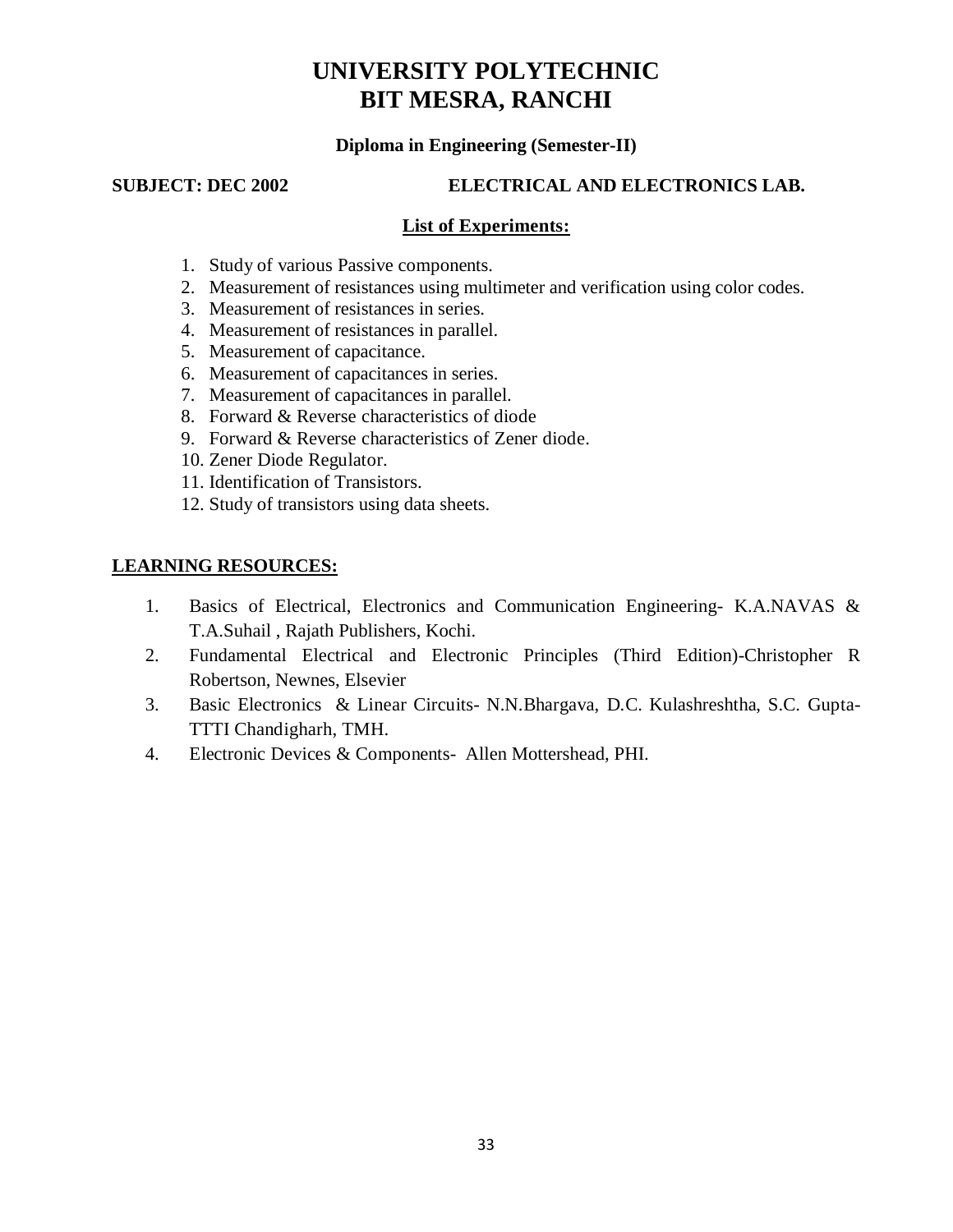#### **Diploma in Engineering(Semester-II)**

#### **SUBJECT: DME 2002 ENGINEERING GRAPHICS- II**

#### **Objective:**

The students shall be able to:

- 1. Understand the basic concepts of engineering drawing.
- 2. Visualize the objects.
- 3. Draw different views in different positions of objects.
- 4. Draw the different views of machine elements.

#### **Detailed Practical content:**

#### 1. **Sectional Views:**

Types of sections, Conversion of pictorial view into sectional orthographic views (First Angle Projection Method only)

#### 2. **Missing Views:**

Draw missing view from the given Orthographic views - simple components (First Angle Projection Method only)

#### 3. **Intersection of Solid Surfaces:**

Intersection of following solid surfaces-cylinder vs cylinder, cone vs cylinder, square prism vs square prism, square prism vs cylinder.

#### 4. **Projections of Solids:**

Projections of Prism, Pyramid, Cone, Cylinder, Tetrahedron, Cube with their axes inclined to one reference plane and parallel to other.

#### 5. **Sections of Solids:**

Solids: -Prism, Pyramid, Cone, Cylinder, Tetrahedron, Cube. Cone, Pyramid and Tetrahedron resting on their base on Horizontal Plane. Prism, Cylinder: -a)Axis parallel to both the reference plane b) Resting on their base on HP.

Section plane inclined to one reference plane and perpendicular to other.

#### 6. **Developments of Surfaces:**

Developments of Lateral surfaces of cube, prisms, cylinder, pyramids, cone and their applications such as tray, funnel, Chimney, pipe bends etc.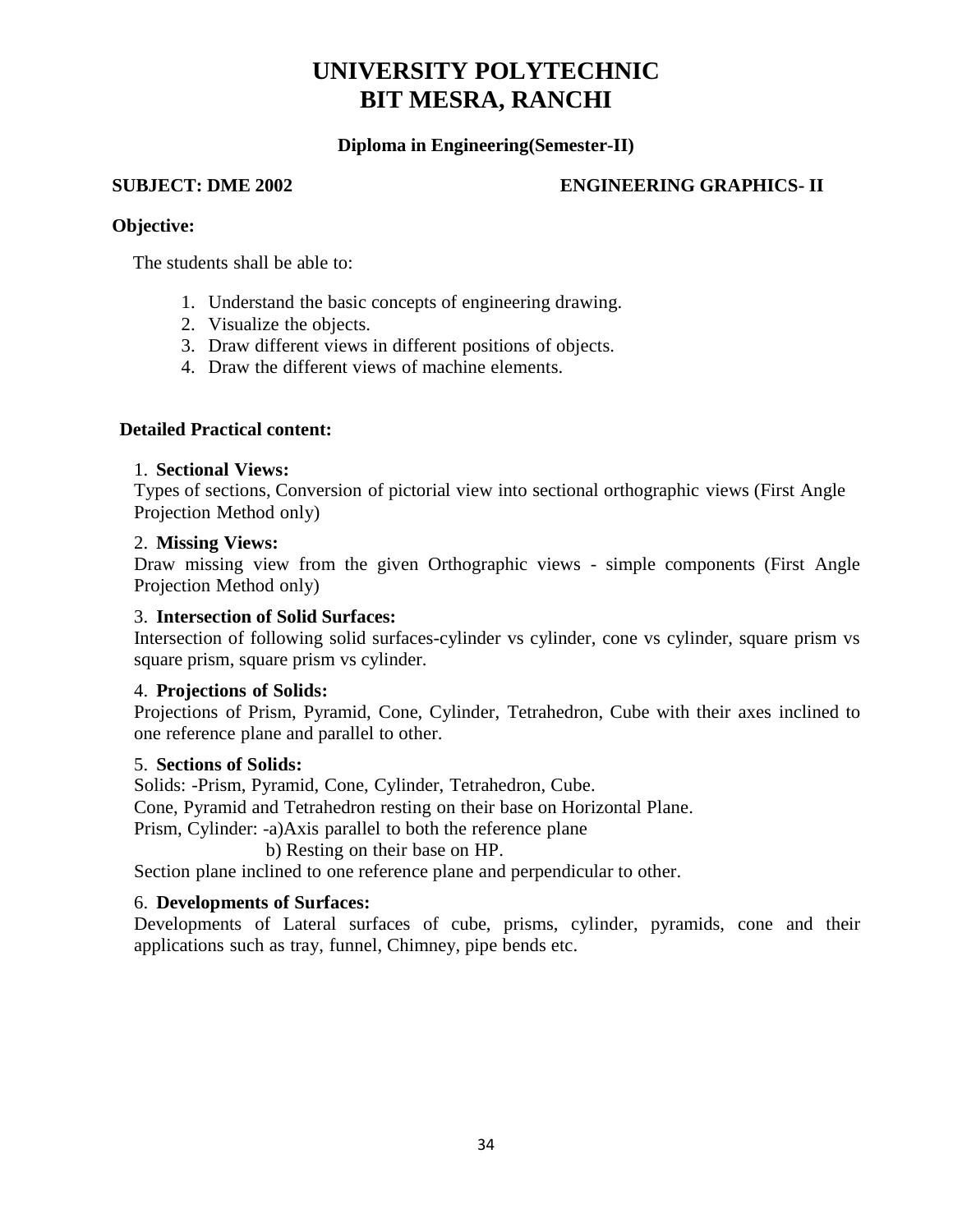### **Diploma in Engineering(Semester-II)**

## **SUBJECT: DHU 2002 DEVELOPMENT OF LIFE SKILLS-I**

### **Objective:**

The students will be able to:

- 1. Develop reading skills
- 2. Use techniques of acquisition of information from various sources
- 3. Draw the notes from the text for better learning.
- 4. Apply the techniques of enhancing the memory power.
- 5. Develop assertive skills.
- 6. Prepare report on industrial visit.
- 7. Apply techniques of effective time management.
- 8. Set the goal for personal development.
- 9. Enhance creativity skills.
- 10. Develop good habits to overcome stress.
- 11. Face problems with confidence

## **1. Importance of DLS:**

Introduction to subject, importance in present context, application.

### **2. Information Search:**

Information source –Primary, secondary, tertiary Print and non –print, documentary, Electronic Information center, Library, exhibition, Government Departments. Internet Information search

– Process of searching, collection of data –questionnaire, taking Interview, observation method.

### **3. Written communication:**

Method of Note Taking

Report writing –Concept, types and format.

## **4. Self-Analysis:**

Understanding self—Attitude, aptitude, assertiveness, self-esteem, Confidence buildings. Concept of motivation.

### **5. Self-Development:**

Stress Management –Concept, causes, effects, and remedies to avoid /minimize stress.

Health Management – Importance, dietary guidelines and exercises.

Time management- Importance, Process of time planning, Urgent vs importance, Factors leading to time loss and ways to handle it, tips for effective time management.

Emotion-concept, types, controlling, emotional intelligence.

Creativity-concept, factors enhancing creativity.

Goal setting – concept, setting smart goal.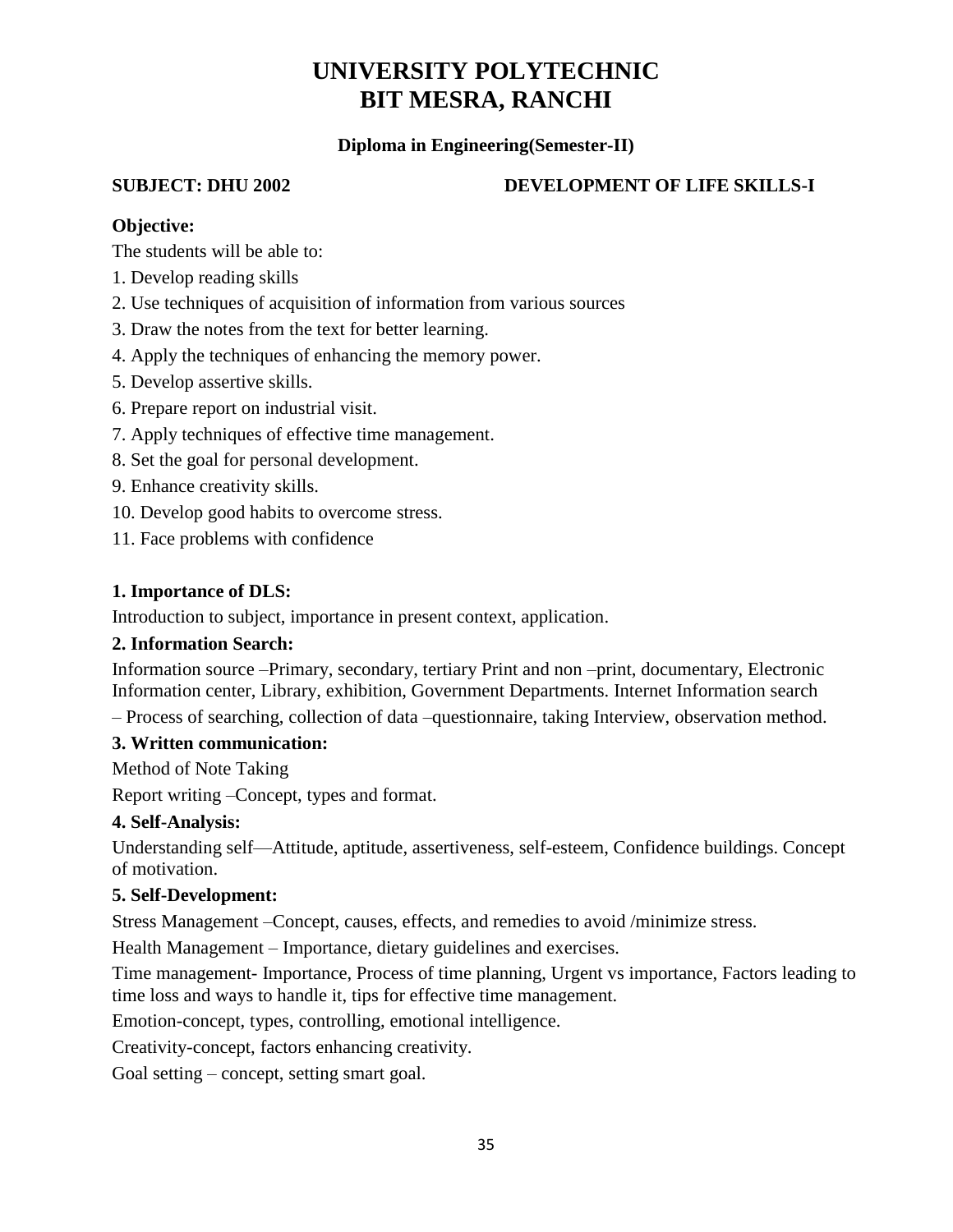## **6. Study habits:**

Ways to enhance memory and concentration. Developing reading skill. Organisation of knowledge, Model and methods of learning.

Text Books:

- 1. Marshall Cooks Adams Time management Viva Books, E.H. McGrath , S.J. Basic Managerial Skills for All Pretice Hall of India, Pvt Ltd
- 2. Allen Pease Body Language Sudha Publications Pvt. Ltd.
- 3. Lowe and Phil Creativity and problem solving, Kogan Page (I) P Ltd
- 4. Adair, J Decision making &Problem Solving Orient Longman Bishop , Sue Develop Your Assertiveness, Kogan Page India, Marion E Haynes Make Every Minute Kogan page India Count, Pearson Education Asia Organizational
- 5. Stress Management, Through Yoga and Meditation, Sterling Publisher Pvt. Ltd.
- 6. Richard Hale ,Peter Whilom Target setting and Goal Achievement Kogan page India
- 7. Chakravarty, Ajanta Time management Rupa and Company Harding ham .A Working in Teams Orient Longman

Internet Assistance:

1) http://www.mindtools.com

- 2) http://www.stress.org
- 3) http://www.ethics.com
- 4) http://www.coopcomm.org/workbook.htm
- 5) http://www.mapfornonprofits.org/
- 6) http://www.learningmeditition.com http://bbc.co.uk/learning/courses/
- 7) http://eqi.org/
- 8) http://www.abacon.com/commstudies/interpersonal/indisclosure.html
- 9) http://www.mapnp.org/library/ethics/ethxgde.htm
- 10) http://www.mapnp.org/library/grp\_cnfl/grp\_cnfl.htm
- 11) http://members.aol.com/nonverbal2/diction1.htm
- 12) http://www.thomasarmstron.com/multiple\_intelligences.htm
- 13) http://snow.utoronto.ca/Learn2/modules.html
- 14) http://www.quickmba.com/strategy/swot/

Reference books: Nil

Suggested List of Laboratory Experiments: Nil

Suggested List of Assignments/Tutorial:

The Term Work Will Consist Of Following Assignments.

1. Library search:-

Visit your Institute's Library and enlist the books available on the topic given by your teacher. Prepare a bibliography consisting name of the author, title of the book, publication and place of publication.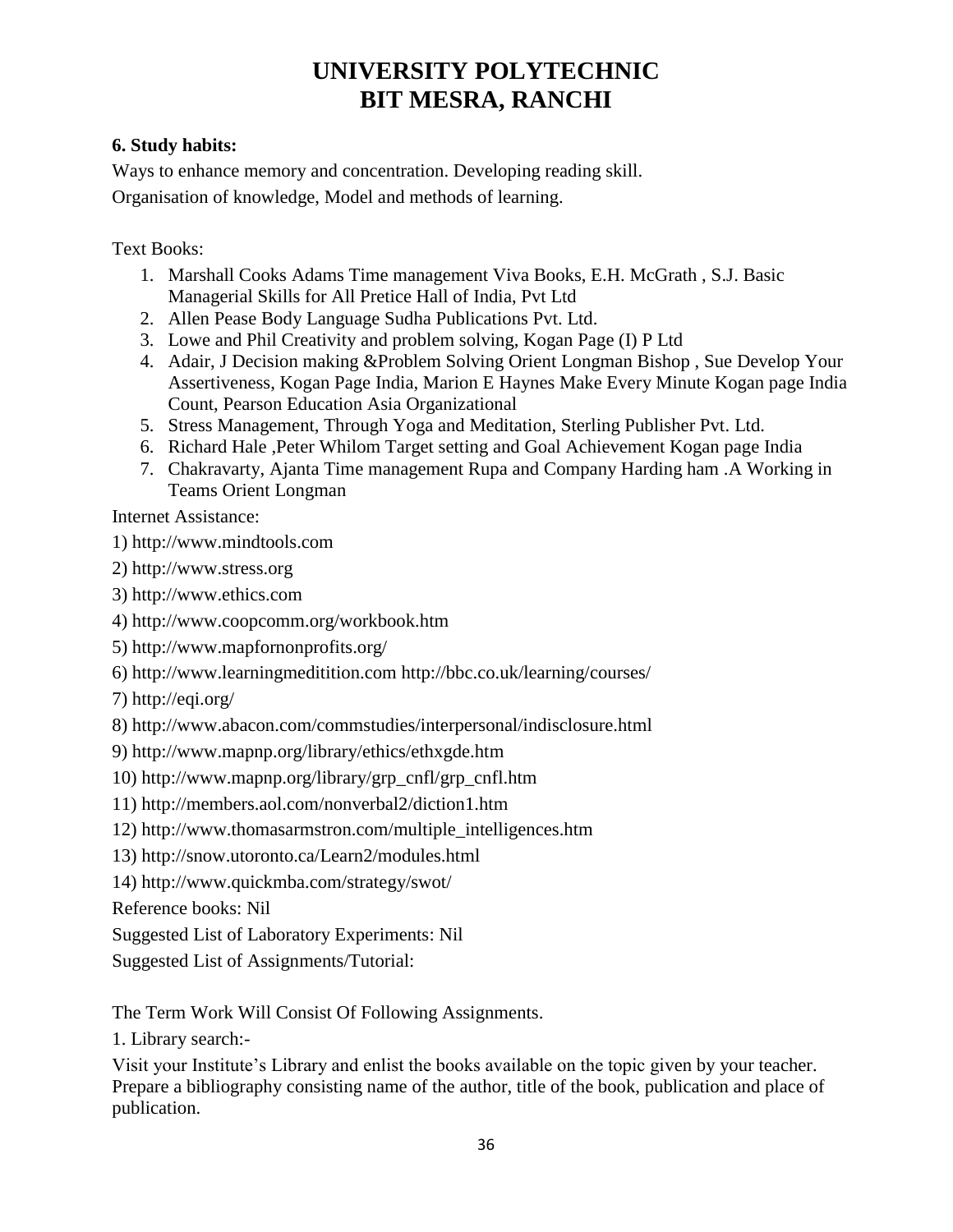2. Enlist the magazines, periodicals and journals being available in your library.

Select any one of them and write down its content. Choose a topic for presentation.

3. Attend a seminar or a guest lecture, listen it carefully and note down the important points and prepare a report of the same.

4. Visit to any one place like historical/office/farms/development sites etc. and gather information through observation, print resources and interviewing the people.

5 Prepare your individual time table for a week –

(b) List down your daily activities.

(c) Decide priorities to be given according to the urgency and importance of the activities.

(d) Find out your time wasters and mention the corrective measures.

6 Keep a diary for your individual indicating- planning of time, daily transactions, collection of good thoughts, important data, etc

7 Find out the causes of your stress that leads tension or frustration .Provide the ways to Avoid them or to reduce them.

8 Undergo the demonstration on yoga and meditation and practice it. Write your own views, feeling and experiences on it.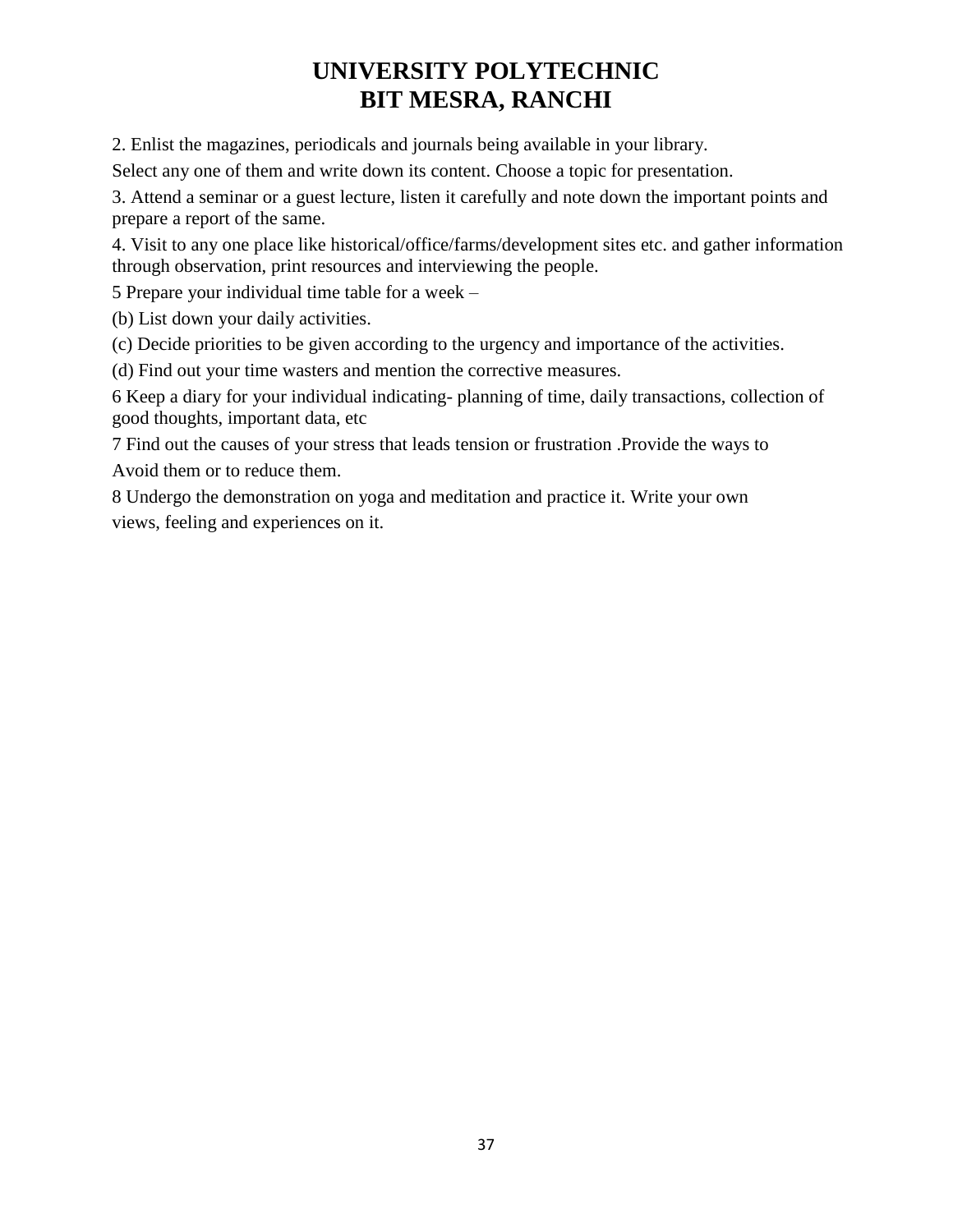## **Diploma in Engineering(Semester-II)**

## **SUBJECT: DHU 2004 PROFESSIONAL PRACTICES-I**

#### **Outcome:**

The Student will be able to:

- 1. Acquire information from different sources. Prepare notes for given topic.
- 2. Present given topic in a seminar. Interact with peers to share thoughts.
- 3. Prepare a report on industrial visit, expert lecture.

#### **Industrial Visits:**

Structured industrial visits be arranged and report of the same should be submitted by the individual student, to form part of the term work.

**Lectures by Professional / Industrial Expert / Student Seminars** based on information search to be organized from any THREE of the following areas:

i) Pollution control.

ii) Non-destructive testing.

iii) Acoustics.

- iv) Illumination / Lighting system.
- v) Fire Fighting / Safety Precautions and First aids.
- vi) Computer Networking and Security.
- vii) Topics related to Social Awareness such as Traffic Control System,

Career opportunities, Communication in Industry, Yoga Meditation,

Aids awareness and health awareness.

#### **Group Discussion:**

The students should discuss in a group of six to eight students and write a brief report on the same as a part of term work. Two topics for group discussions may be selected by the faculty members. Some of the suggested topics are -

Sports, Current news items, Discipline and House Keeping, Current topics related to mechanical engineering field.

Student Activities:

The students in a group of 3 to 4 will perform any one of the following activities (others similar activities may be considered

Activity:

i) Collect and study IS code for Engineering Drawing.

- ii) Collecting information from Market: Nomenclatures and specifications of engineering materials.
- iii) Specifications of Lubricants.
- iv) Draw orthographic projections of a given simple machine element using and CAD software